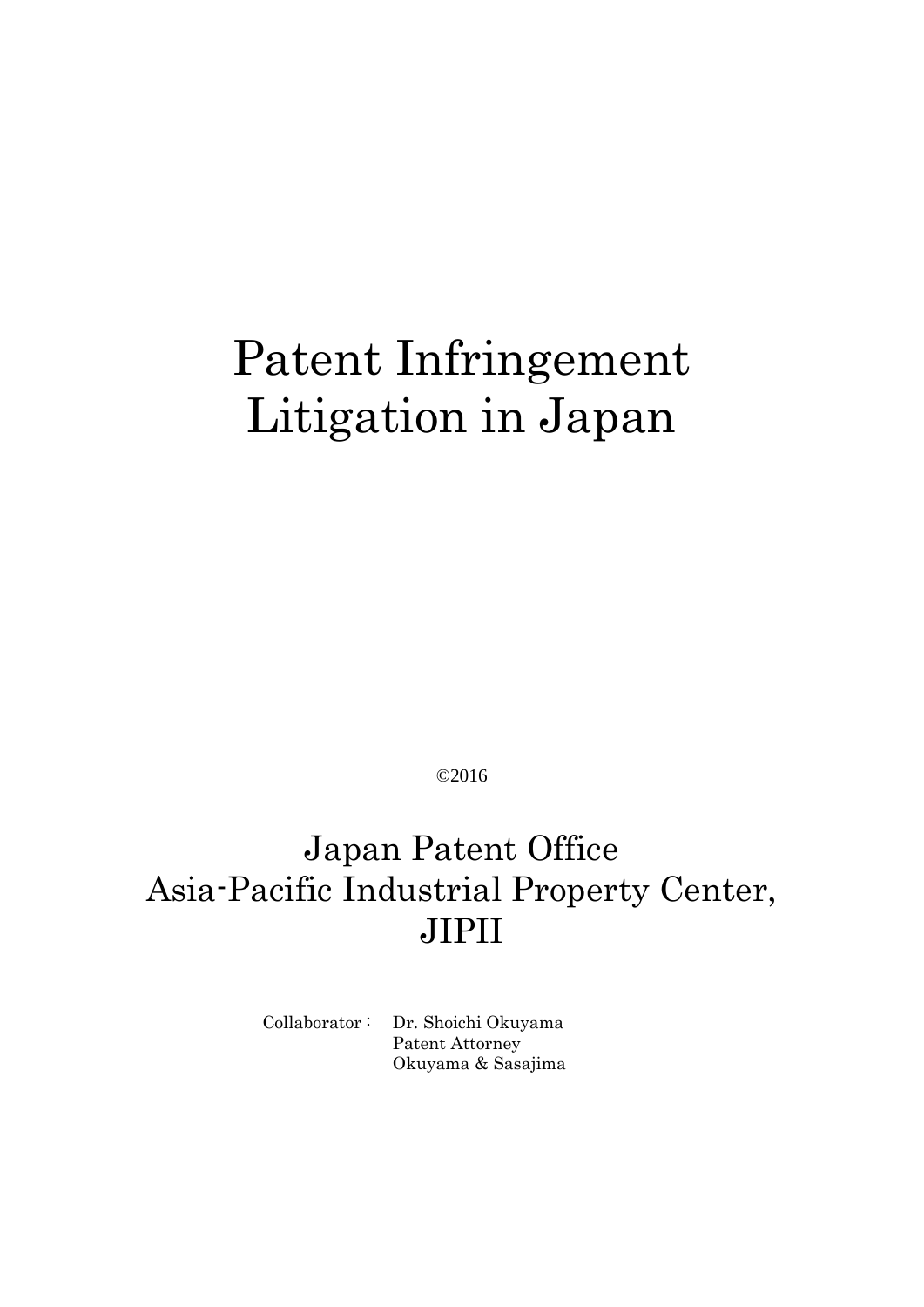## **Patent Infringement Litigation in Japan**

Dr. Shoichi Okuyama Patent Attorney Okuyama & Sasajima

2016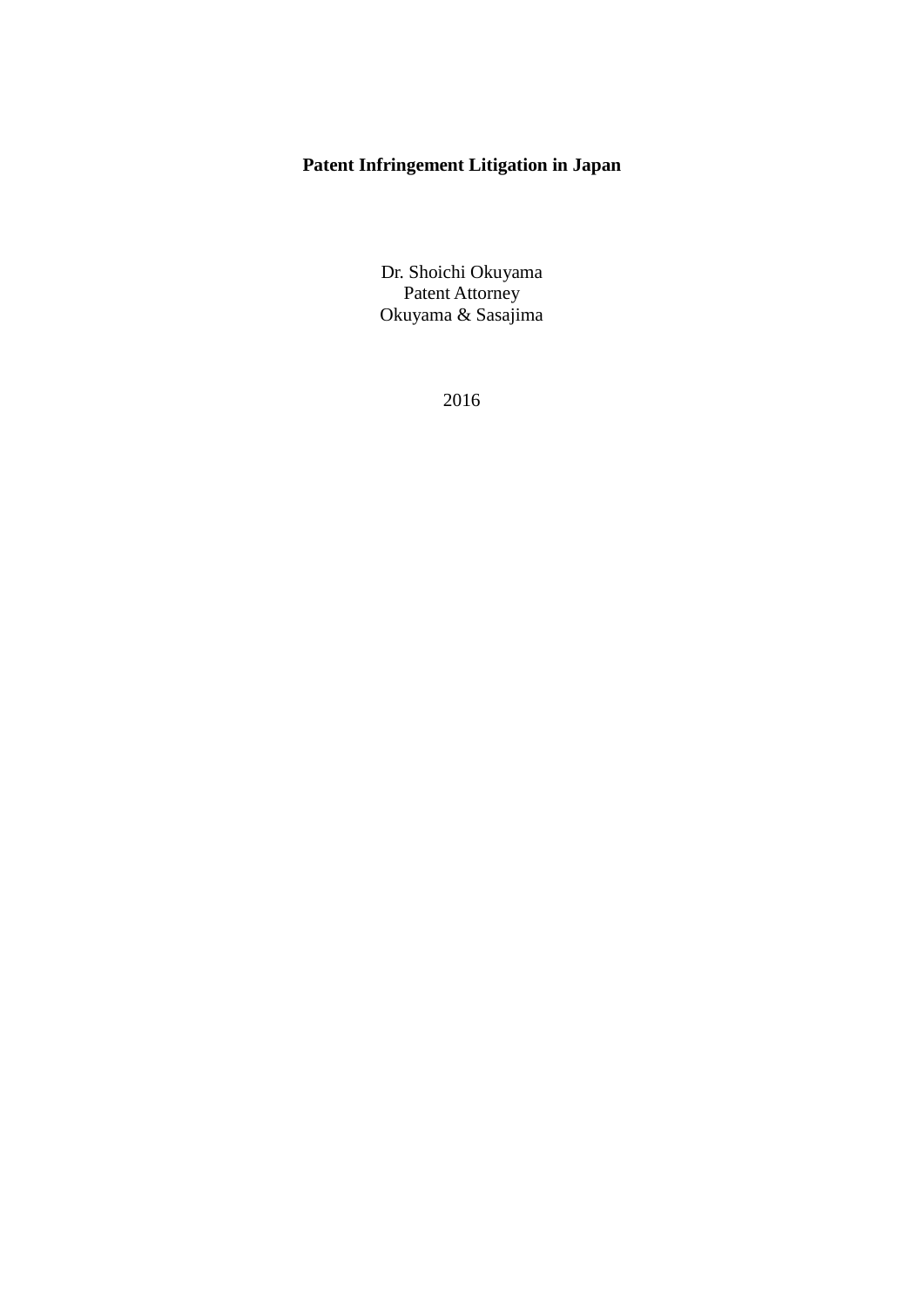**Contents** 

Introduction Part 1 - How to Deal with a Warning Letter Patent Attorneys and Attorneys at Law in Japan Beginning Aim of the Patentee First Actions to Take in Response to the Warning Letter Formation of a Litigation Team Invalidity of Patents Interpretation of Patent Claims 1. Literal Infringement 2. Doctrine of Equivalents Infringement 3. Indirect Infringement v. Direct Infringement Review of Your Position against the Patentee 1. Reexamination of Your Patent Portfolio 2. Prior User Right 3. Experimental Use 4. Compulsory Licenses Reply to the Warning Letter Possible Actions in Response to Allegation of Infringement Part 2 - Court Proceedings **Jurisdiction** Complaint Remedies First Hearing Subsequent Court Proceedings Separation of Infringement and Damages Determinations Settlement Calculation of Damages The Last Stage of Court Proceedings Appeals Some Statistics Notes on the New Code of Civil Procedure Conclusion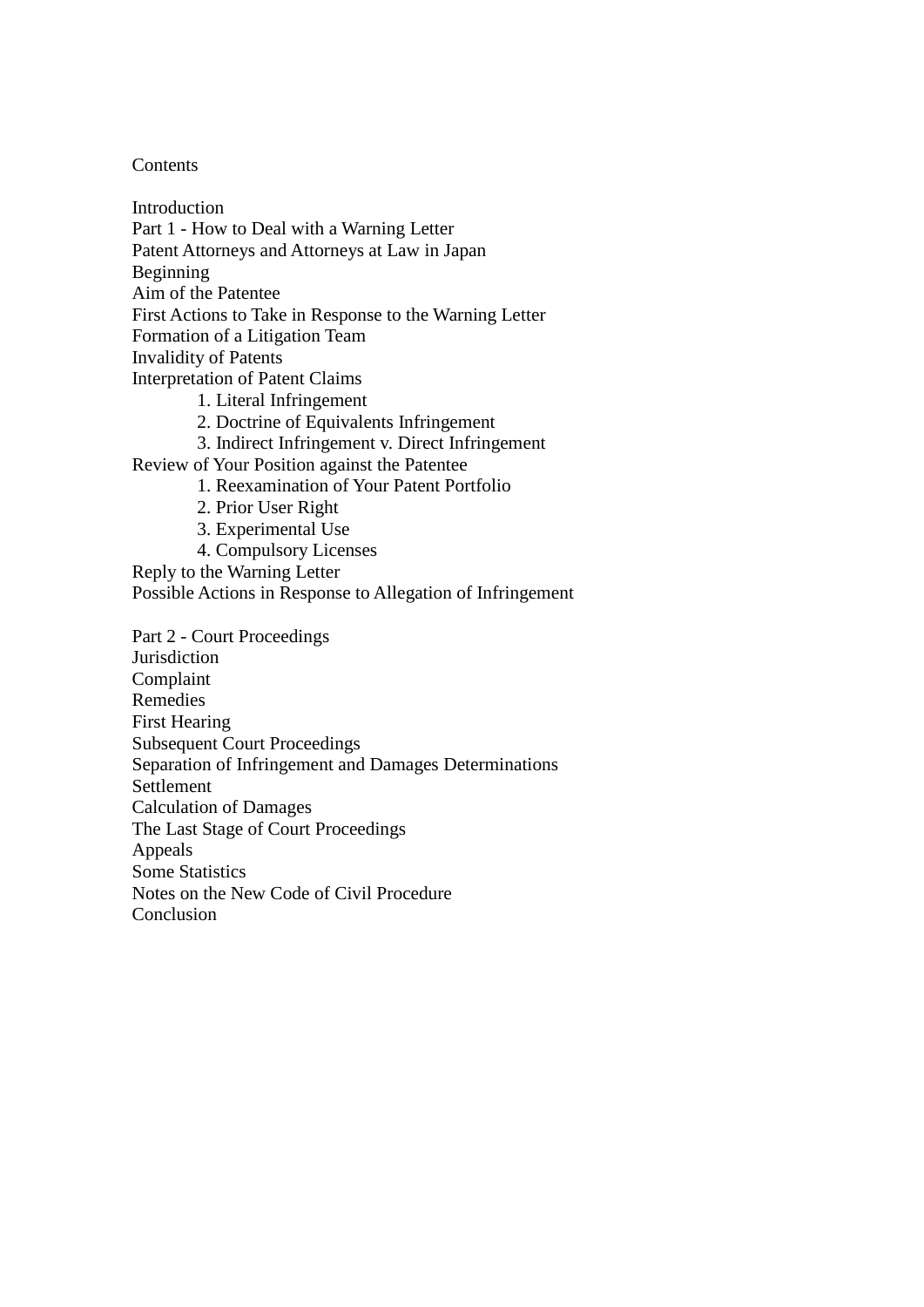Principal at Okuyama & Sasajima, Tokyo, Japan. He is a registered patent attorney specializing in patent and trademark prosecution and opinions with additional qualification to able to represent clients in certain types of infringement lawsuits. His technical expertise is broad and covers chemistry, biotechnology, electrical engineering and software. He has a bachelor of engineering degree from Waseda University in Tokyo, Japan in electronics. He has bachelor's degree from Iowa State University, Ames, Iowa in chemistry. At the University of Chicago and its James Franck Institute he obtained a Ph.D. for his graduate study in theoretical physical chemistry in 1987. He was registered as a Japanese patent attorney in 1990. He served an Assistant to Reporter General of AIPPI between 2006 and 2010. He was president of the Japan Patent Attorneys Association for 2011-2013 and is an editor of an English newsletter published by LES Japan, "Winds from Japan." He is currently a vice president of AIPPI Japan and a member of APAA. He is a tutor of FICPI's EuroSead Course.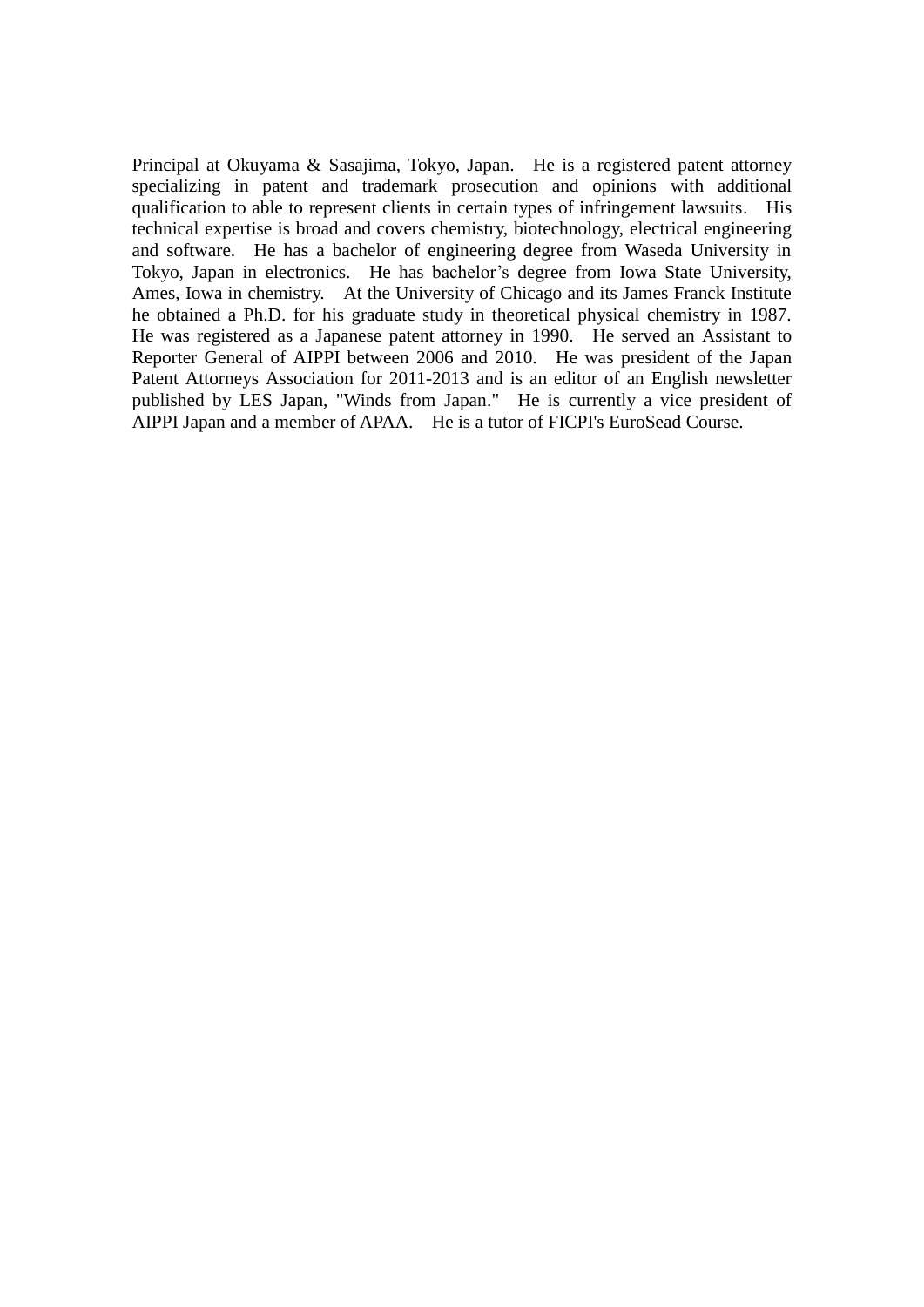#### **Introduction**

In recent years, particularly since 1999, the practice before the Japanese courts in patent infringement litigation has gone through dramatic changes. While we will be discussing in more details later, the average pendency of intellectual property lawsuits, for example, have come down to about 13.5 months in 2005 from 31.9 months in 1993. The way the court calculates damages has changed significantly through certain patent law amendments.

In this paper, discussions on patent infringement litigation from the standpoint of the defense and primarily for the initial phase of disputes are first presented in Part 1, and procedural aspects of infringement litigation will then be discussed in Part 2. Also, some of recent litigation-related issues, including the new Code of Civil Procedure, are summarized.

## **Part 1 - How to Deal with a Warning Letter**

#### **Patent Attorney and Attorney at Law in Japan**

In Japan, as in many other countries, two different qualifications are important in connection with patent litigation: one is the attorney at law or *Bengoshi*, and the other the patent attorney or *Benrishi*.

The attorney at law or *Bengoshi* is a litigator who is qualified to represent clients before the court and conduct legal work in general. In order to become an attorney at law, a candidate has to pass the national bar examination. While currently in transition from the old system in which no specific legal educational requirements existed, all candidates will soon have to have graduate school education from an American-style law school in order to take this bar examination. After passing the bar examination, which is also a required path to become judges and public prosecutors, there is a one-year period of practical training under the supervision of the Supreme Court. Attorneys at law can stand before all courts in Japan representing clients in all types of litigation and also exclusively deal with many legal services for fees. The number of attorneys at law was about 18,000 in 1999 and about 21,200 in 2005.

On the other hand, the patent attorney or *Benrishi* is a professional who is primarily qualified to do the filing and prosecution of patent, design and trademark applications at the Patent Office on behalf of their clients. They can also stand before the court for appeals from decisions made by the Patent Office. They are also qualified to prepare infringement opinions and deal with intellectual property licensing and certain customs procedures. In order to become a patent attorney, it is required to pass the national examination administered by the Patent Office. While many who pass this examination have a technical or scientific back ground, no requirement exists concerning technical education in order to be a patent attorney. The number of patent attorneys is increasing sharply, reflecting the government policy of deregulation.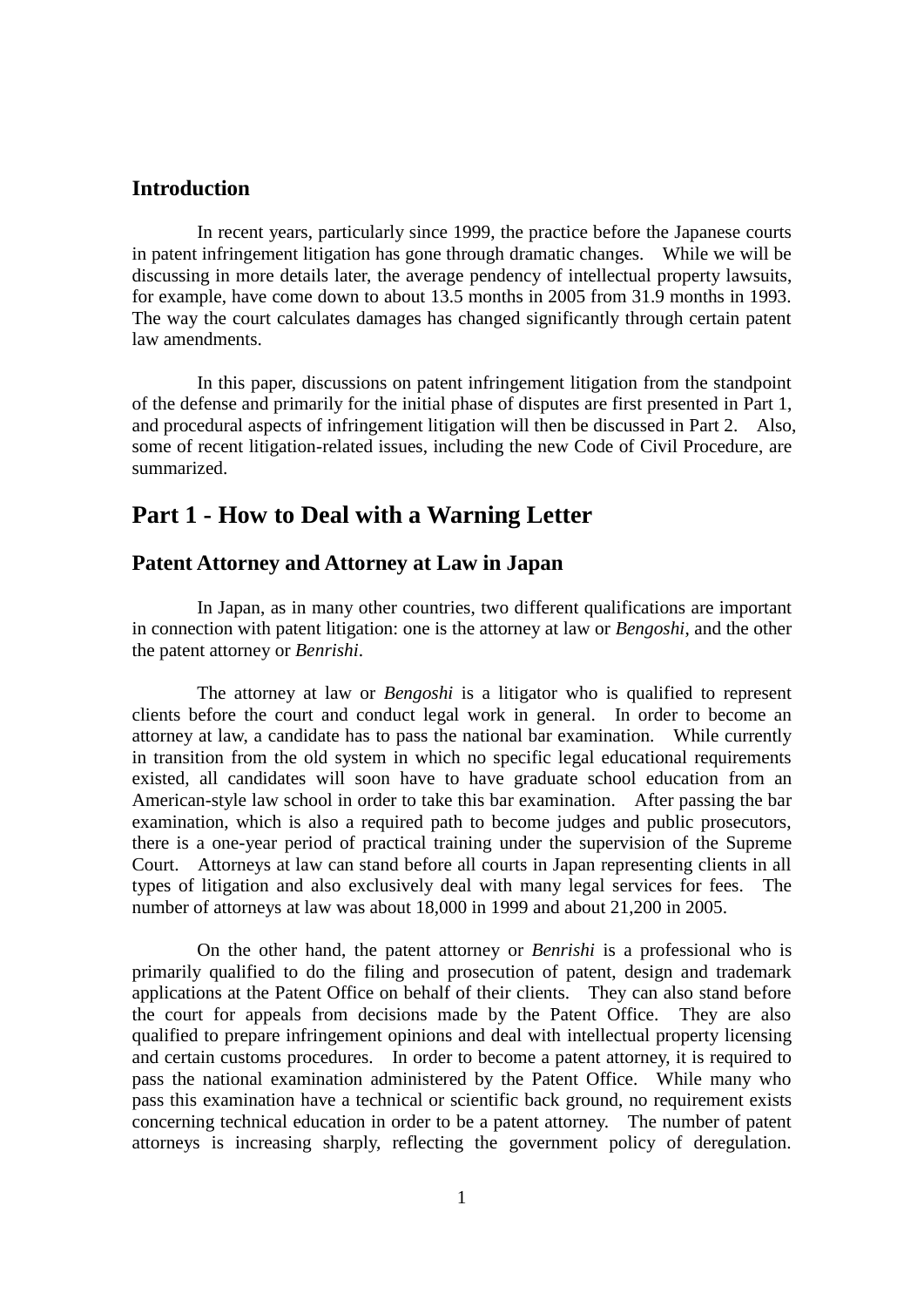There were about 4,300 patent attorneys in 1999 and more than 7,000 at the end of 2006.

Attorneys at law and patent attorneys have different expertise that is useful in fighting before the court. In many patent infringement lawsuits, attorneys at law and patent attorneys form a litigation team, and it is recommendable to have such a team.

#### **Beginning**

<u>.</u>

Disputes often begin with an unexpected warning letter from an unknown party. They may also arise from broken licensing agreements as well as failed negotiations. In Japan, a warning letter is not required to begin litigation. The patentee is allowed to presume that a third party has infringed its patent negligently<sup> $\bar{1}$ </sup> with a showing of infringing acts, while under the civil law willfulness or negligence has to be proven to obtain damages as a matter of general principle. The alleged infringer has the burden of proof and has to break the presumption by proving that he used due care not to infringe the patent, for example, by having carried out a comprehensive patent search.

Despite such provisions, the patentee normally sends a letter to a potential infringer because it is considered prudent to have negotiations before going to the court. Moreover, a warning letter makes it practically impossible for the infringer to prove the lack of willfulness or negligence upon continued use of the patented subject matter.

The sender of the warning letter may sometimes not be a patentee. A registered exclusive licensee<sup>2</sup> is entitled to start a patent infringement lawsuit and may send you a warning letter, $3$  while a non-exclusive licensee is normally not allowed to initiate such legal action. Given this understanding, the term patentee will be used for both patentee and registered exclusive licensee in this paper.

In the U.S. or Europe, lawsuits often begin without any preceding warning letters. This is in contrast to the Japanese practice. One of the reasons for this may be forum shopping. By filing a complaint first, the patentee can prevent the alleged infringer from selecting a court that he prefers for a variety of reasons. In Japan, the opportunity for forum shopping is very limited, and it is not a major concern.

In order to start infringement litigation before the court in Japan, legal interest or a real dispute has to exist. Having licensing negotiations which are going nowhere is not considered sufficient to bring a lawsuit before the court under normal

<sup>&</sup>lt;sup>1</sup> Patent Act, Article 103, which provides that: "A person who has infringed a patent right or exclusive license of another person shall be presumed to have been negligent as far as the act of infringement is concerned."

<sup>2</sup> Licenses should be registered at the Japan Patent Office. Particularly, exclusive licenses need to be registered in order for them to be effective against third parties. Unregistered exclusive licensee may recover damages but cannot enjoin others from infringing his licensed patent.

<sup>&</sup>lt;sup>3</sup> See, for example, Article 100, Patent Act.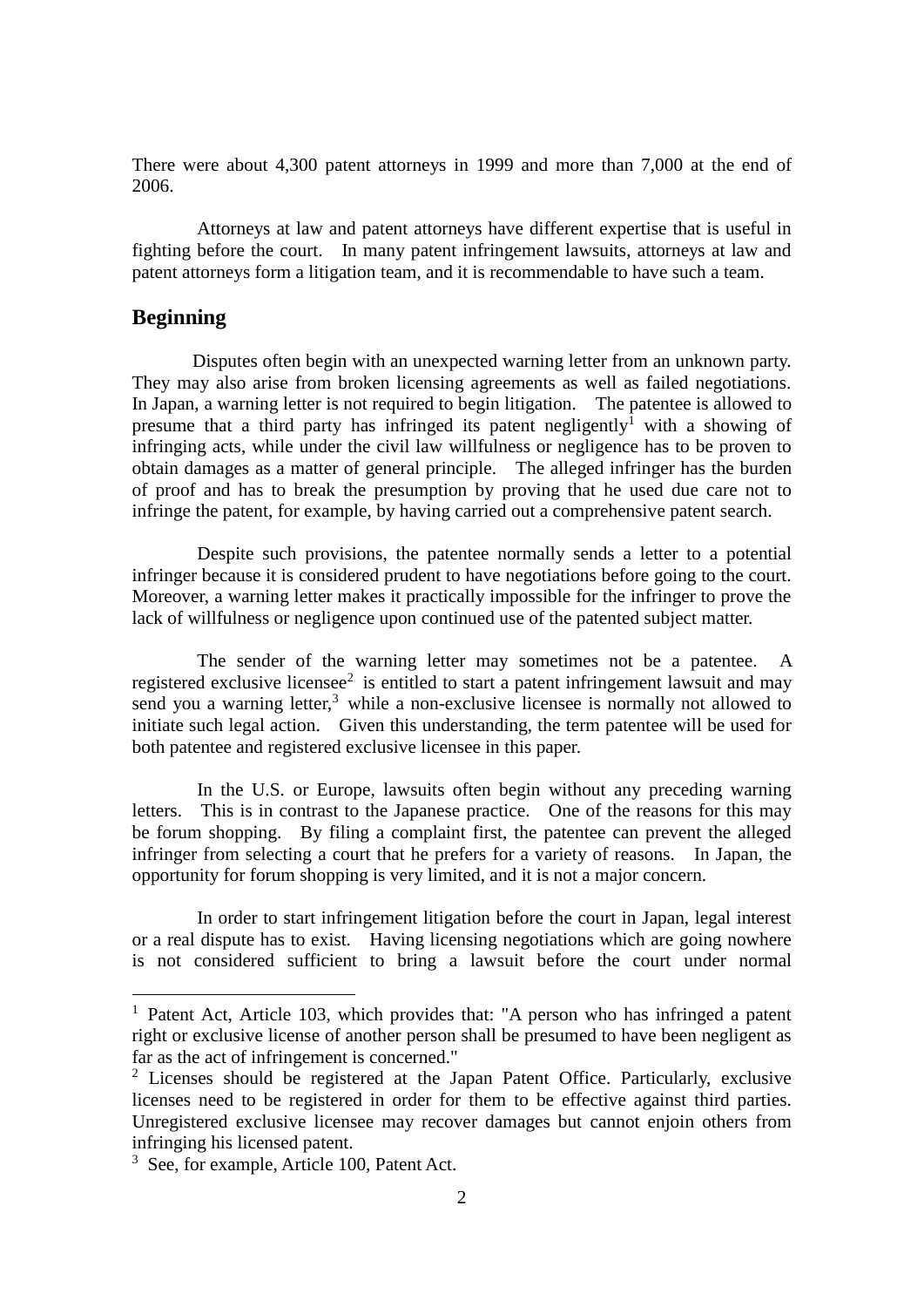circumstances. Some form of threat to sue is probably required. On the other hand, anyone, with or without legal interest, can request for invalidation proceedings before the Patent Office except in cases of particular grounds for invalidity such as derivation.<sup>4</sup>

## **Aim of the Patentee**

1

Upon the determination of patent infringement, actions taken by the patentee will depend on his overall business goals. He may ask you to enter into licensing negotiations, pay money for past infringement, or both. You may be simply asked to stop the infringement so that he can enjoy monopoly in the market.<sup>5</sup>

In order to force you to come to the table for negotiation to achieve such goals, the patentee has the option of bringing a lawsuit before the court. He basically has two categories of available remedies: injunction orders and damages awards. The patentee may ask the court to order the infringer to stop such infringing acts as manufacture, use and sale or offer for sale of infringing products.<sup>6</sup> This is called an injunction order. Moreover, he can also obtain a court order forcing the infringer to discard or destroy infringing products or facilities used for committing the infringement.<sup>7</sup> If remedies against the infringement are needed on an urgent basis, the patentee can obtain a preliminary injunction order prior to more formal court proceedings. The preliminary injunction order can be obtained with *prima facie* case of infringement and *prima facie* evidence of irreparable harm together with a showing of need for immediate remedies. In Japan, the court proceedings for preliminary injunction orders are separate from those

<sup>4</sup> Article 123(2) of the Patent Act provides that: "A trial for invalidation can be requested by any person. However, for the ground that a patent falls under item 2 of the preceding paragraph (only if the patent was granted violating the provisions of Article 38) or for item 6 of the same paragraph, only an interested party may request." Article 38 provides that a patent application has to be filed in the names of all those who are entitled to obtain a patent on a given invention, and item 6 provides that a patent is invalidated when the patent is granted to a person who is not an inventor and who has not succeeded rights to obtain a patent.

<sup>5</sup> Patent Act, Article 68, which provides that: "A patentee shall have an exclusive right to work the patented invention as a business. However, where the patent right is the subject of an exclusive license, this provision shall not apply to the extent that the exclusive licensee possesses the right to work the patented invention."

<sup>6</sup> Patent Act, Article 2(3) defines the working of an invention as follows. "'Working' of an invention in this Law means the following acts:

(i) in the case of an invention of a product, acts of manufacturing, using, assigning, importing or offering for assignment or lease (including displaying for the purpose of assignment or lease - hereinafter the same) of the product;

(ii) in the case of an invention of a process, action of using the process; and

(iii) in the case of an invention of a process for manufacturing a product, acts of using, assigning, leasing, importing or offering for assignment or lease of the product manufactured by the process, in addition to the acts mentioned in the preceding paragraph."

 $7$  Article 100, Patent Act.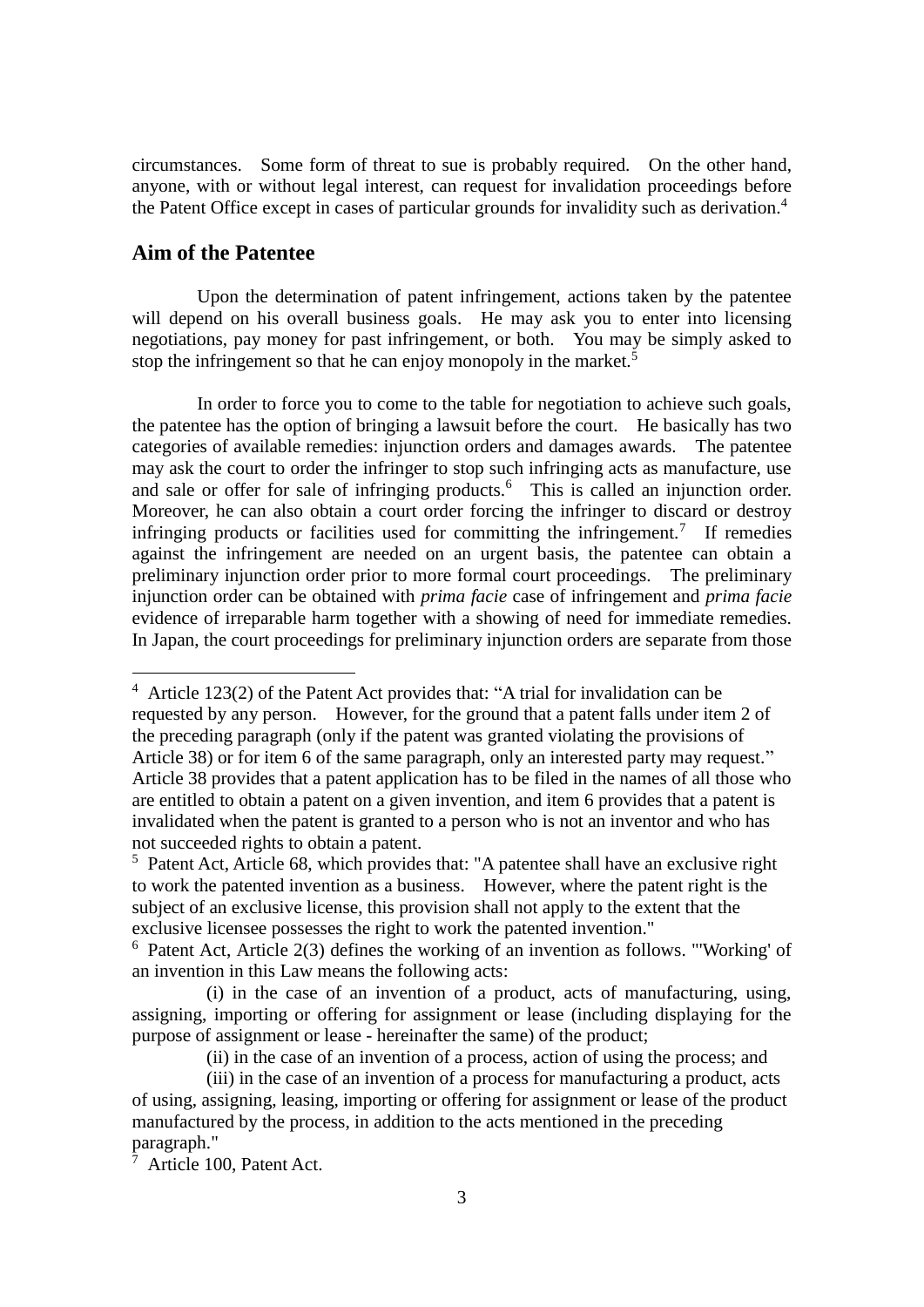for damages and permanent injunction orders.

The second category is to seek damages awards. The patentee can ask for recovery of damages or restitution of unjust enrichment caused by the infringement in terms of monetary compensation.<sup>8</sup> Also, the patentee may have certain remedies resulting from harm to business or personal reputation caused by the infringement.<sup>9</sup> In Japan, at least, it is difficult to obtain an award from the court for future damages that may be likely to occur, but yet to occur.

## **First Actions to Take in Response to the Warning Letter**

#### Check the Patent

The first step in response to a warning letter is to check the current validity of the patent. The patent may lapse before the end of its term, which is 20 years from the actual filing date in Japan, for example, by a failure to make annuity payments. Also, patents related to pharmaceuticals and agricultural chemicals may have extended terms. There may be a recorded exclusive licensee, in which case the patentee may not be the rightful party to start litigation for damages.<sup>10</sup> These basic facts have to be reviewed and confirmed at the Japan Patent Office. These types of data are currently available with ease from the web sites of many national and regional Patent Offices including the Japan Patent Office.

#### Look into File History

Secondly, a copy of the file history<sup>11</sup> of the patent in question should be obtained for analysis. The exchange of office actions and responses between the examiner and the applicant often provide valuable clues for determining the scope of protection available under the patent.

#### Search the Patent Family

<u>.</u>

<sup>8</sup> Under the Japanese system, practically speaking discovery found in Anglo-American systems is not available. It is often difficult to obtain evidence the other party has during the course of litigation. However, for calculation of damages, both parties may request the production of pertinent documents under Article 105, Patent Act.

<sup>&</sup>lt;sup>9</sup> Article 106, Patent Act.

<sup>10</sup> Note that "exclusive licensee" (*senyo jisshi ken sha*) provided in Article 77 of the Patent Act has a special status under the Japanese law and such status may differ from what is meant by "exclusive licensee" under the laws of other countries. In order for the exclusive licensee under Article 77 to enjoy the full exclusively provided by the Japanese laws, registration of the license is required. To describe the power of a registered exclusive licensee, the patentee is often said to have empty rights within the scope and extent on which an exclusive license is granted except rights to collect royalties.

 $11$  The file history is the set of all documents the Patent Office has concerning a particular patent or patent application.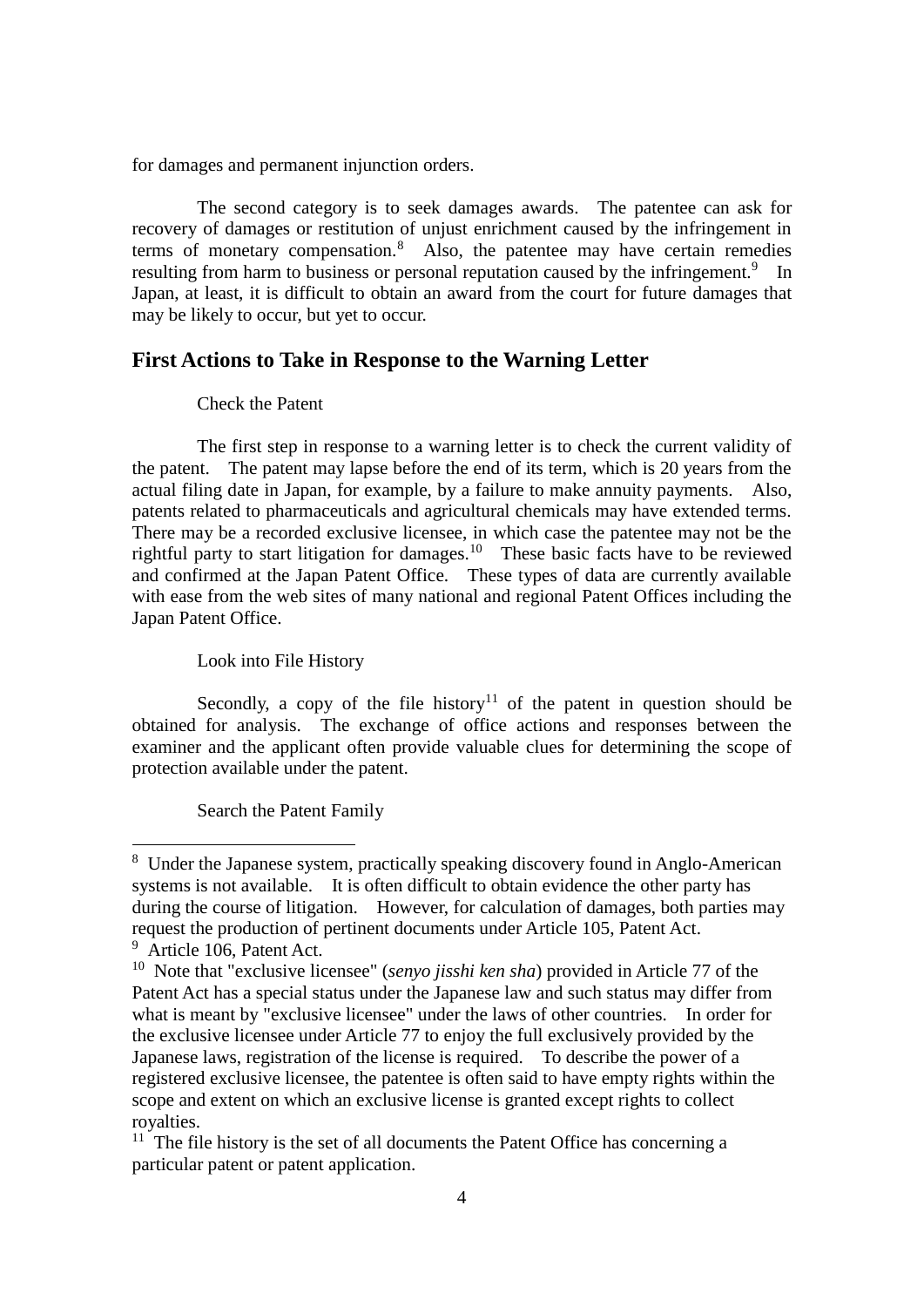Thirdly, it is often useful to determine if the Japanese patent has corresponding patents or applications in other countries. If there are such applications or patents, copies of all prior art references cited should, at minimum, be obtained. The Japanese patent may have been granted simply because the Japanese examiner was unable to find a very pertinent prior art reference.

#### Conduct a Full Prior Art Search

Normally, in order to respond to the warning letter initially, the above steps should be sufficient. If the existence of more pertinent prior art references is suspected, it is, however, necessary to conduct a prior art search among patent and utility model publications in Japan and other countries. It is also possible to search through academic and non-academic journals, newspapers and magazines. A variety of databases are available for such searches as extremely useful tools. In some cases, it may be necessary to go to places like museums to locate non-documentary evidence of prior public use.

#### Review and Analyze

<u>.</u>

Based on the content of the prosecution history and the result of your investigations, grounds of invalidity of the patent or a basis for restrictive interpretation of the patent claims should be sought. For example, if a newly discovered prior art reference anticipates, or destroys the novelty of, the patented invention, the patent may be invalid. If another reference is found which does not eliminate the novelty of the patented claims entirely, but clearly covers allegedly infringing product or method, it is likely that the court adopts a narrow interpretation of the patented claims to reject the allegation of patent infringement. For the purpose of invalidating a patent, it is possible to go to the Patent Office in Japan, as opposed to a court as in many counties.

The claims in the asserted patent have to be interpreted carefully and compared against your product or method that is suspected of patent infringement. As a rule of thumb, in order to find infringement, each and every recitation in at least one of the claims in the patent has to be found in your product or method. The question of claim interpretation can be very complicated, however, and many more factors have to be taken into consideration. We will discuss this issue in more details later.

Furthermore, if the patentee is overly aggressive and send letters, for example, to any of your clients and business partners warning of your patent infringement, such actions taken by the patentee may harm your business. If the accusations are unfounded, you can consider suing the patentee under the Unfair Competition Prevention  $Law<sup>12</sup>$  for recovery of damages and injunction orders to force him to stop such actions.

<sup>&</sup>lt;sup>12</sup> Article 2(1)(xi) of the Unfair Competition Prevention Law defines, as one manner of unfair competition act, notifying and distributing false statements of facts which harm good will of a person who is in competitive relationship.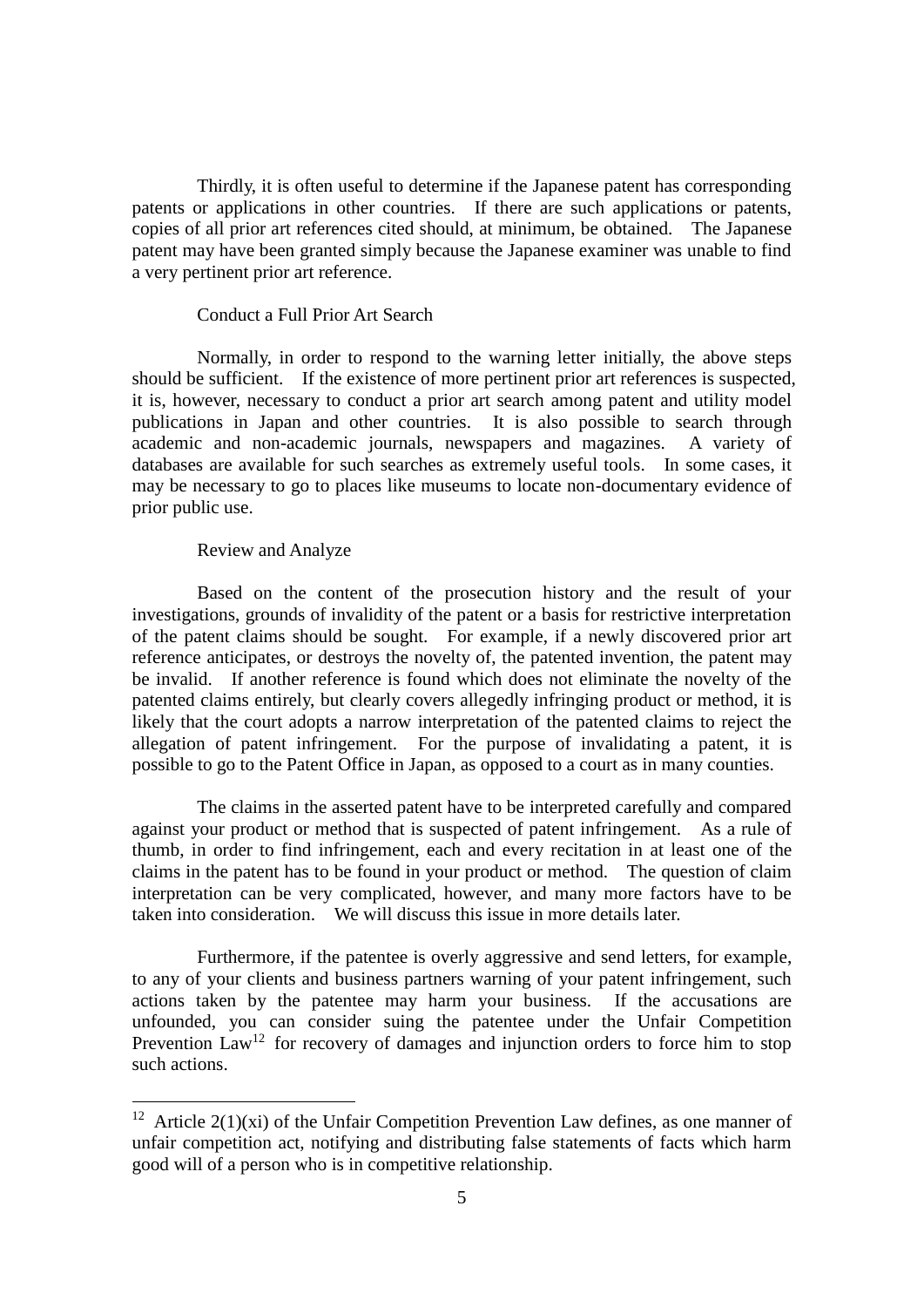

## **Formation of a Litigation Team**

It is important at an early stage to form a team of professionals and consult with them. It is necessary to contact your patent attorney or attorney at law to seek his or her opinions on how to deal with the warning letter. Also, it is often useful to find a professor or researcher who can provide neutral opinions early because the number of experts who can provide opinions for you is usually limited. Together with your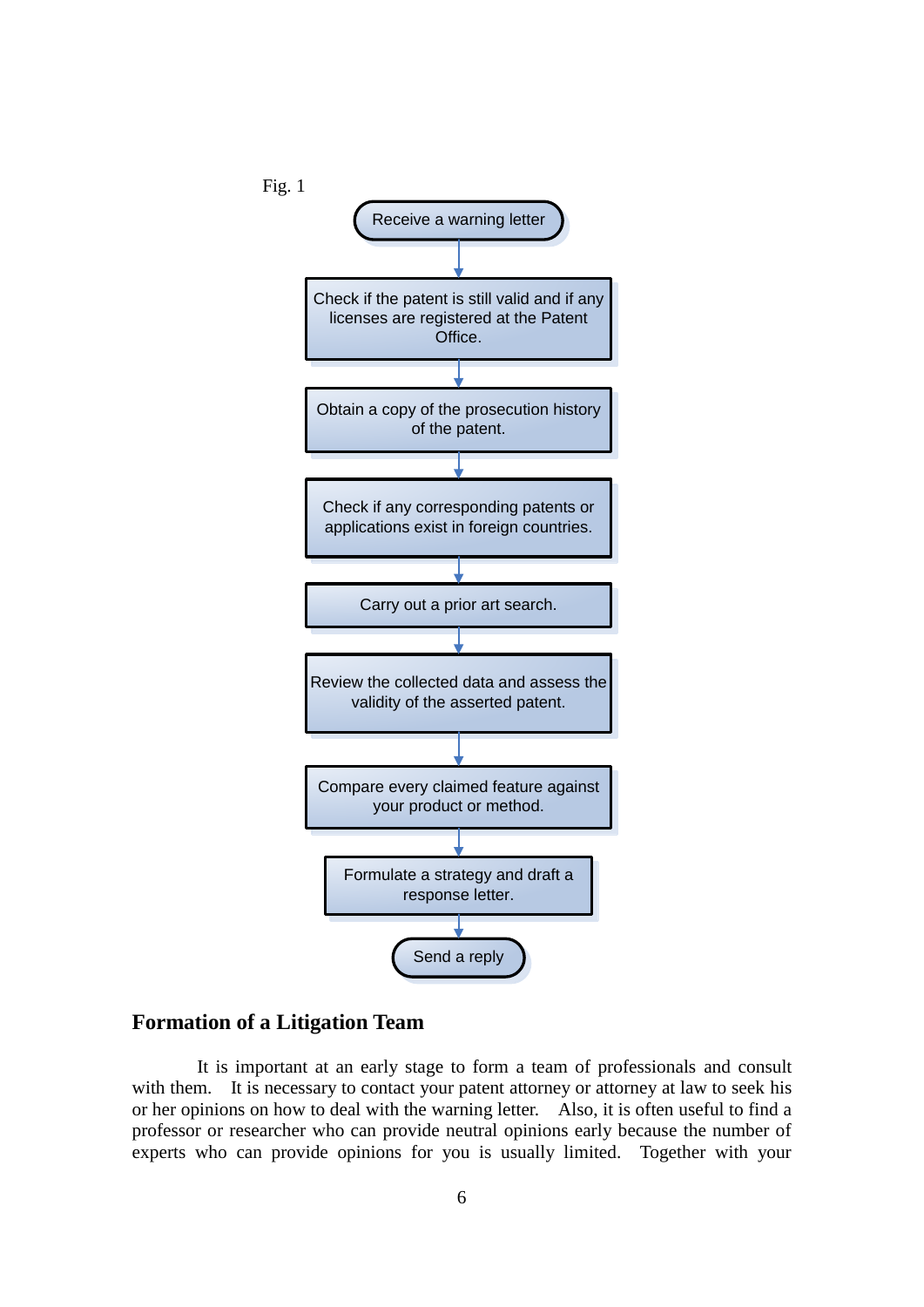company personnel, a team should be formed among patent attorneys, attorneys at law, and a third party expert. This is important because making a wrong decision at an early stage can be fatal in view of the recent speed of court proceedings. With this team it should be possible to respond to any possible action taken before the court in a timely manner.

#### **Invalidity of Patents**

Currently Japan has a double track system with respect to the invalidity of patents. The Patent Act provides the Patent Office with power to invalidate patents on certain grounds.<sup>13</sup> Also, the court handling a patent infringement case can find a disputed patent unenforceable if some ground for invalidity exists, and this is a recent development in Japan.

On April 11, 2000, the Supreme Court reversed the precedents set by its predecessor court in the Kilby<sup>14</sup> patent case between Fujitsu and Texas Instruments (Case No. 1998 (o) 364). Initially, Fujitsu sought a declaratory judgment against TI. The Supreme Court agreed with the Tokyo High Court that the divisional application that resulted in the patent in dispute was illegal and therefore the patent cannot be enforced. The Supreme Court affirmed the Tokyo High Court decision. In doing so, it changed the precedents set by its predecessor court some 85 to 100 years ago, and allowed courts that are considering infringement disputes find patents invalid and unenforceable. The Japanese Patent Act provides that the Japan Patent Office is entitled to invalidate patents, and it used to be believed that it was not possible for the infringement court to find a patent invalid prior to the Japan Patent Office's decision on that issue. The Supreme Court stated that: "it should be possible for the court that is hearing a patent infringement case to decide whether or not it is clear that grounds for invalidity exist, and as a result of such deliberation, if grounds for the invalidity clearly exist against the disputed patent, requests for an injunctive relief and damages award based on the patent should not be allowed as an abuse of patent rights.<sup>15</sup>"

Subsequent to this Supreme Court decision, the Patent Act was amended in 2004 to codify the decision.<sup>16</sup>

As a result of the Supreme Court decision and the Patent Act amendment we currently have a dual track invalidation scheme in Japan. A patent may be invalidated by the JPO, with possible reviews by courts, with legal effects as to third parties, and

<u>.</u>

<sup>&</sup>lt;sup>13</sup> Article 123, Patent Act.

 $14$  Dr. Kilby was awarded a Nobel Prize in 2000 for his inventions of integrated circuits.

<sup>&</sup>lt;sup>15</sup> Article 1, Civil Code, which reads: " (1) Private rights must conform to the public welfare. (2) The exercise of rights and performance of duties must be done in good faith. (3) No abuse of rights is permitted. "

<sup>16</sup> Article 104-3(1), Patent Act, which reads: "Where, in litigation concerning the infringement of a patent right or an exclusive license, the said patent is recognized as one that should be invalidated by a trial for patent invalidation, the rights of the patentee or exclusive licensee may not be exercised against the adverse party."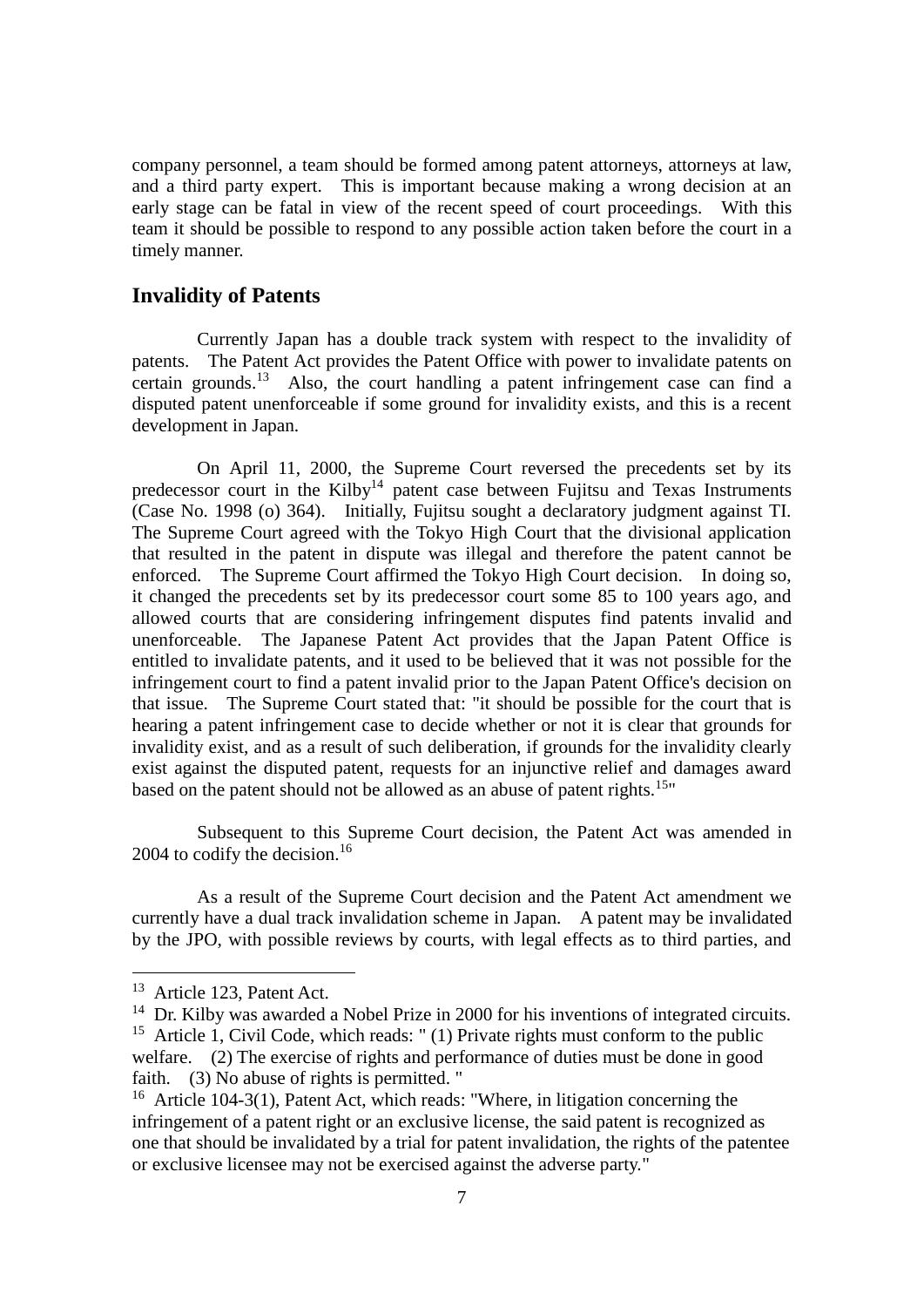may also be found invalid by an infringement court with legal effects only to the parties in the litigation.

#### Fig. 2 - Dual Track Invalidation System for Patents

## Dual Invalidation System for Patents



#### **Interpretation of Patent Claims**

In order to determine whether there is an infringement or not, it is necessary to first compare the asserted patent claims and your product or method. It is very important to base your analysis on the claims. Definitions of some terms used in the claims may be found in the body of the specification. The claims in and of themselves may not be clear, and it may be necessary to refer to the text of the patent. However, the patent claims always form the primary basis for determining the scope of exclusivity provided under the patent and judging the existence of infringement. It is not normally permitted to interpret the claims as narrow as specific embodiments disclosed in the specification unless you have good reasons to do so.

Article 70 of the Patent Act provides that the technical scope of a patented invention "shall be determined on the basis of the statements of the patent claim(s) in the specification," and the meaning of a term or terms found in the patent claim(s) is interpreted in the light of the body of the specification and the drawings.

There are several aspects to claim interpretation and infringement in general. They will be discussed in the following.

#### 1. Literal Infringement

As a first step, it is necessary to check if the allegedly infringing product or method contains all the features or limitations recited in any of the claims in the disputed patent. If the answer is affirmative, there is a literal infringement. Based on this determination, it may be necessary to enter into negotiations with the patentee or consider possible modifications to the design of the product or the method in question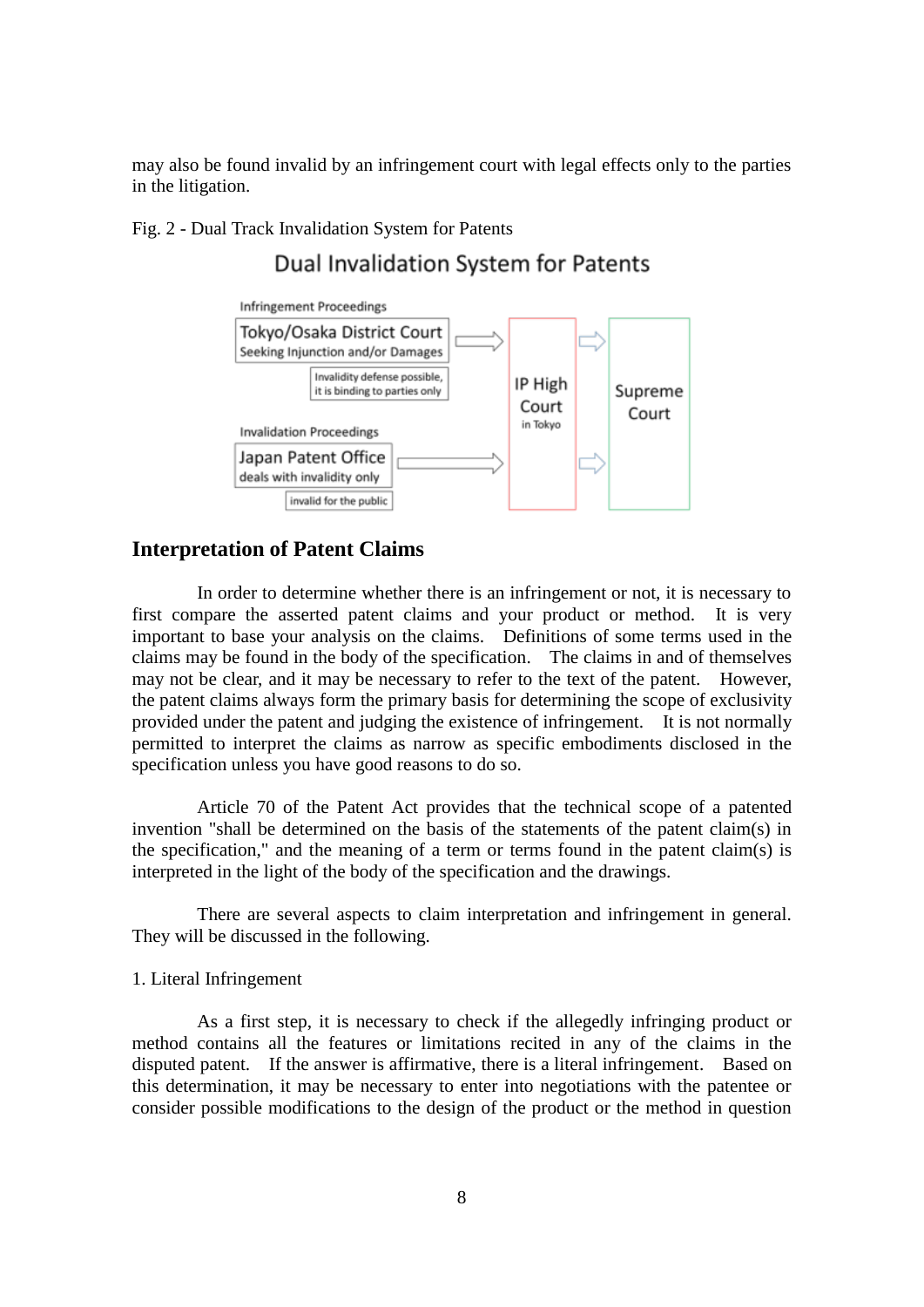so as to place it outside scope of the patent protection.<sup>17</sup>

The possibility of using prior art references or the content of the prosecution history should be considered to reach a narrow interpretation of the patent claims. However, unless the patent is clearly invalid in view of such information, the patentee often takes a position different from yours and brings a lawsuit before the court. Therefore, it is important to take a practical approach and weigh the influence of such a lawsuit on your business when deciding on the course of actions.

On the other hand, if the disputed product lacks one or more elements or features recited in pertinent claims or if the method does not have one or more steps or limitations found in the claimed method, no literal infringement exists.

If the answer to the question of literal infringement is negative, the possibility of a broader interpretation of the patented claims should then be considered.

#### 2. Doctrine of Equivalents Infringement

The doctrine of equivalents gives the patentee a broader interpretation of claims based on the understanding that if no exceptions are provided beyond the literal interpretation of the patented claims, it is often very difficult to provide adequate patent protection. In Japan, the Supreme Court has approved the doctrine and provided a set of clear criteria for its application.

Initially, the Tokyo and Osaka High Courts expressed affirmative views on the doctrine.<sup>18</sup> Further, on February 24, 1998, in an appeal filed by the accused infringer in the so-called ball spline bearing case, the Supreme Court redefined the doctrine of equivalents. The Supreme Court stated that for the doctrine to be applicable the following five criteria have to be considered:

 Even if there exists a portion in the patent claim that is different from the alleged infringing product, an infringement may be found provided:

 1) the differing portion is not an essential part of the patented invention;

 2) the same function and results are still obtained serving the same purpose as that of the patented invention even if that portion is replaced by the corresponding element found in the allegedly infringing product;

 3) the above replacement would have been easily conceived by a person skilled in the art with reference to the time of manufacture of the infringing product;

 4) the infringing product is not the same as the art publicly known at the time of filing for the disputed patent and it could not have been easily conceived by a person skilled in the art at the time of filing for the patent

1

<sup>&</sup>lt;sup>17</sup> So-called "designing around."

<sup>&</sup>lt;sup>18</sup> THK v. Tsubakimoto (concerning a ball spline bearing), Tokyo High Court, February 1994; and Genentech v. Sumitomo Pharmaceuticals (concerning human tissue plasminogen activator (t-PA)), Osaka High Court, March 1996.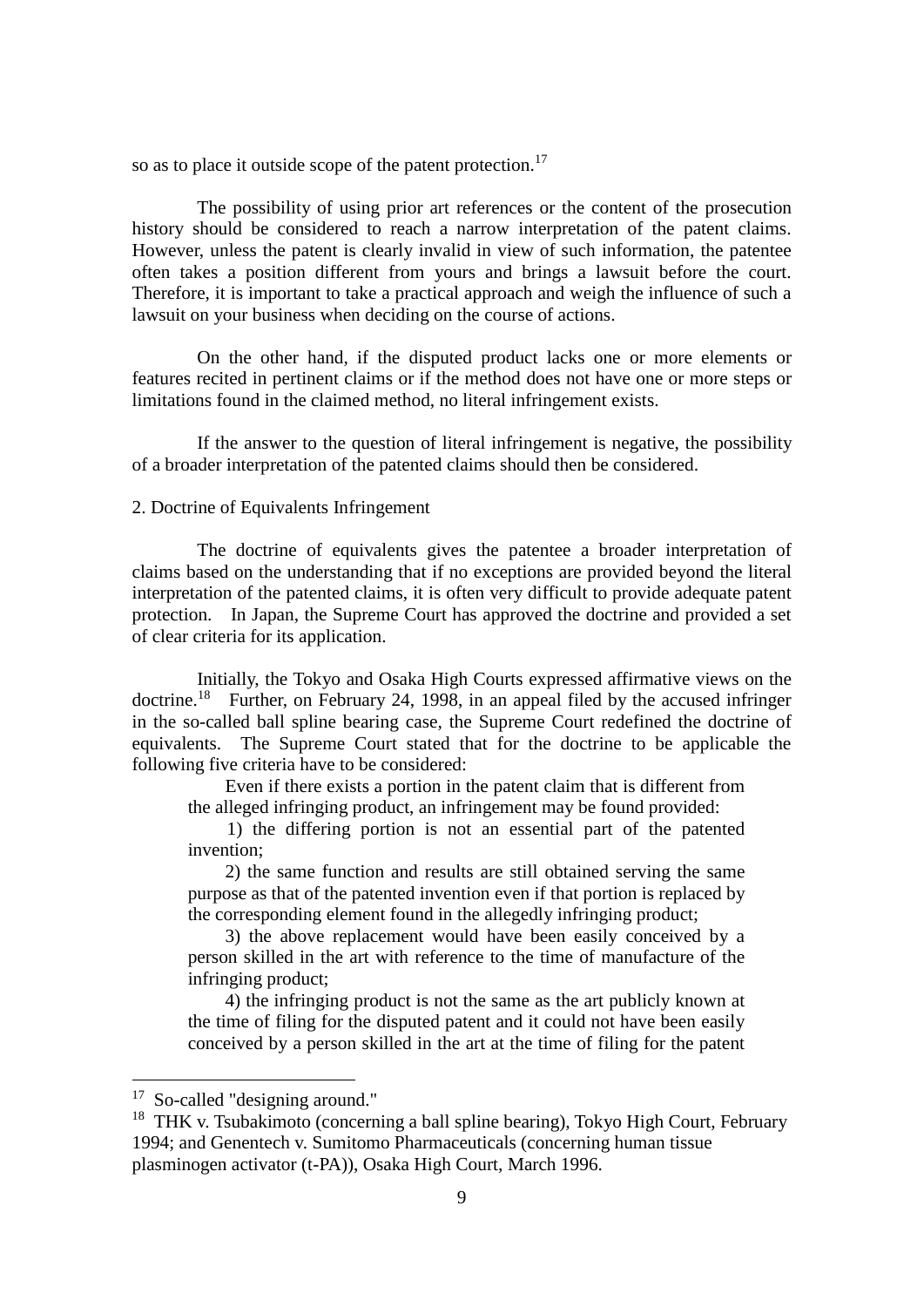based on such publicly known art; and

 5) no special circumstances exist such as the intentional exclusion of the infringing product from the scope of the patented claim during the prosecution of the patent application for the patented invention.

The Supreme Court pointed out that the Tokyo High Court failed to consider condition 4 above and remanded the case back to the original court. The case was subsequently settled. In addition to the first three conditions, the Supreme Court included the last two conditions, which are traditionally considered as defense arguments, as essential part for the correct application of the doctrine.

Also, the equivalent is determined in view of the state of art at the time of infringement. This new time framework was discussed at WIPO during meetings for the Patent Act Treaty, which was reduced to a formality treaty and concluded in June 2000.

Further, the newly added latter two requirements are well known legal constructs: condition 4 reminds us of the Wilson golf ball case in the U.S., in which it was noted that the application of the doctrine hinges on a hypothetical patent claim crafted to be unobvious over the prior art and cover the alleged infringing product; and condition 5 suggests the prosecution history estoppel, which is well recognized and established as defense in some countries including Japan.

The significance of this decision is the fact that it was rendered by the Supreme Court. In a strict sense, Supreme Court decisions alone have the authoritative status in Japan. Different from lower court decisions, Supreme Court decisions function as law and are regarded as binding on lower courts. The fact that the Supreme Court said nothing negative about the doctrine of equivalents and clarified the criteria gives legitimacy to assertions of doctrine of equivalent infringement. Lower courts have handed down a number of decisions on the application of the doctrine since this Supreme Court decision, and the above criteria have invariably been adopted in those decisions. Generally speaking, however, the percentage of decisions in which the doctrine was applied in favor of patentees remains small or about 4-6% of all cases in which the doctrine is asserted, and it should be understood that the doctrine of equivalents is available only in very limited situations.

International Aspects of the Doctrine of Equivalents

1

The doctrine of equivalents is recognized in many countries now. This concept is particularly well developed in the U.S. and Germany. In the United Kingdom, it is often noted as "purposive construction" of patent claims. Factors considered by courts in different countries can be similar superficially, but the actual application of such factors may vary considerably from one country to another.

In the Festo case,<sup>19</sup> the Court of Appeal for Federal Circuit decided *en banc* 

<sup>19</sup> FESTO CORPORATION v. SHOKETSU KINZOKU KOGYO KABUSHIKI CO.,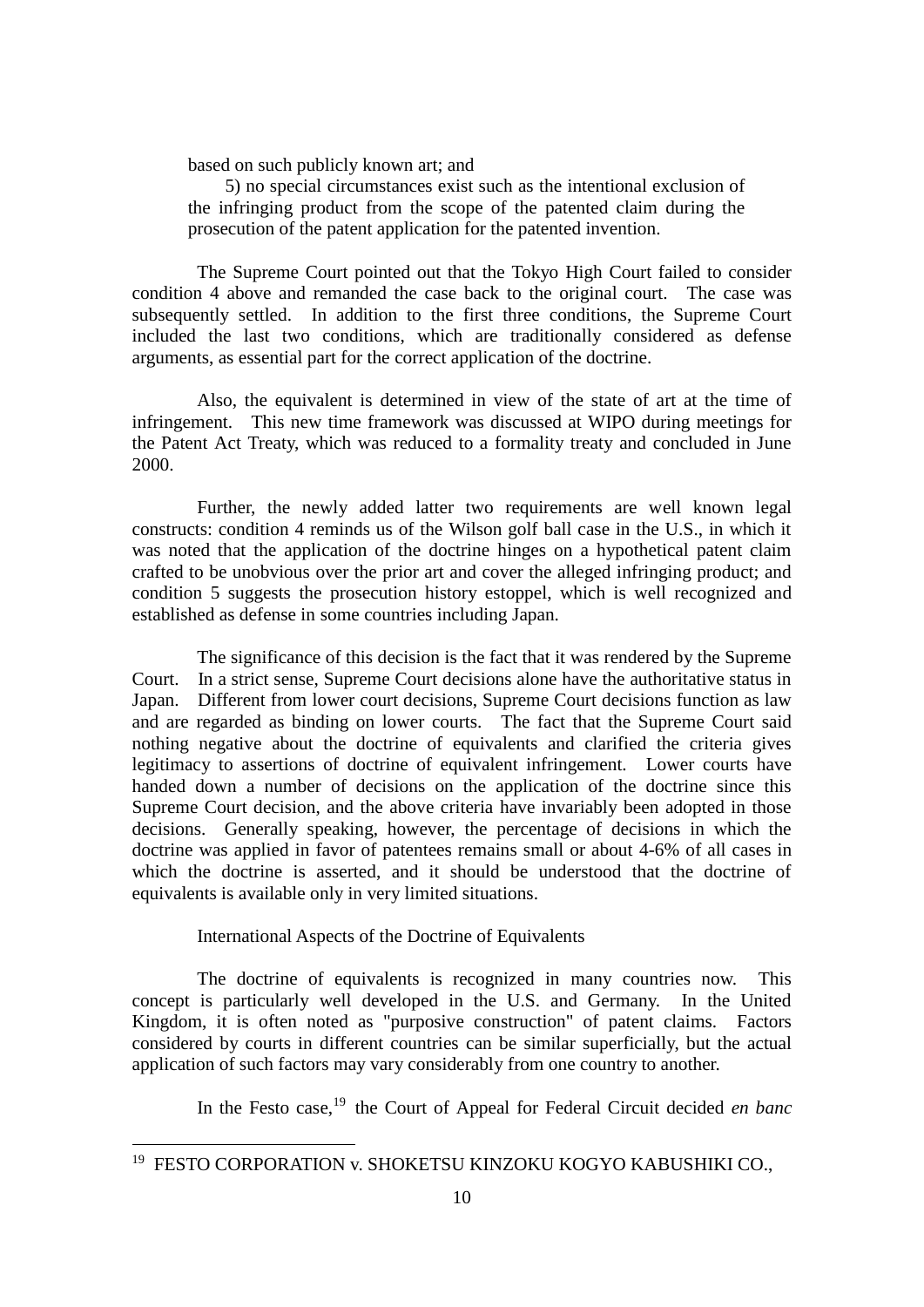(i.e., by all the judges of the court) to severely limit the scope of equivalents by prosecution history estoppel.<sup>20</sup> Subsequently, the U.S. Supreme Court modified the CAFC decision to give some more flexibility in applying the doctrine, but at the same time confirmed the general direction the CAFC has been taking.<sup>21</sup> In view of this decision and such decisions as the Supreme Court decision in Warner-Jenkinson v. Hilton Davis 520 U.S. 17 (1997), the U.S. courts now tend to limit the availability of the doctrine of equivalents, in favor of certainty on the scope of patent protection.

Also, according to the amendment of the European Patent Convention, which took effect in 2007, the well-known protocol to Article 69 of EPC was revised. The Protocol on the Interpretation of Article 69 EPC now has Article 2. It was made clear that the scope of protection is not limited to the wording of the claims, but is extended to equivalents. In accordance with Article 2, "due account shall be taken of any element which is equivalent to an element specified in the claims." Article 3 was proposed on the prosecution history estoppel, but it was not included in the final text of the Protocol. This may be regarded as reflection of the fact that no strict principles comparable to the US-style prosecution history estoppel with respect to amendments made during the prosecution of patent applications exist in Europe.

## 3. Indirect Infringement v. Direct Infringement

If a product in question contains, as mentioned above, all the features and limitations recited in a patent claim or if it is considered to be an infringement under the doctrine of equivalents, it would constitute a direct infringement. The same is true for patented claims directed to methods. If your product does not contain some portion of the elements or features found in a claim, no direct infringement should be found with respect to that claim.

Also, if a third party produces a kit which contains all the elements that form the claimed product and a consumer purchases and assembles it at home, neither the sale of such kit nor assembly would constitute direct infringement, because the kit would lack some features or elements that tie the claimed structural elements together, while the assembly cannot be considered to have been done "as a business" as required in Article  $68^{22}$  of the Patent Act because it is done privately or for no business purposes.

1

LTD., No. 95-1066. Decided November 29, 2000.

 $20$  Prosecution history estoppel prohibits the patentee from asserting something that is contrary to what he stated during the prosecution of the relevant patent application before the patent office. In some cases, the applicant argues before an examiner that a patent claim should be interpreted narrowly or amends a patent claim to distinguish his invention from prior art and successfully obtains a patent. He is then estopped from saying, for example, that his claim is broad enough to cover an allegedly infringing product before the court contrary to his previous argument or claim amendment. <sup>21</sup> FESTO CORP. v. SHOKETSU KINZOKU KOGYOKABUSHIKI CO. (00-1543) 535 U.S. 722 (2002) 234 F.3d 558, vacated and remanded. Argued January 8, 2002 and decided May 28, 2002.

<sup>22</sup> Supra.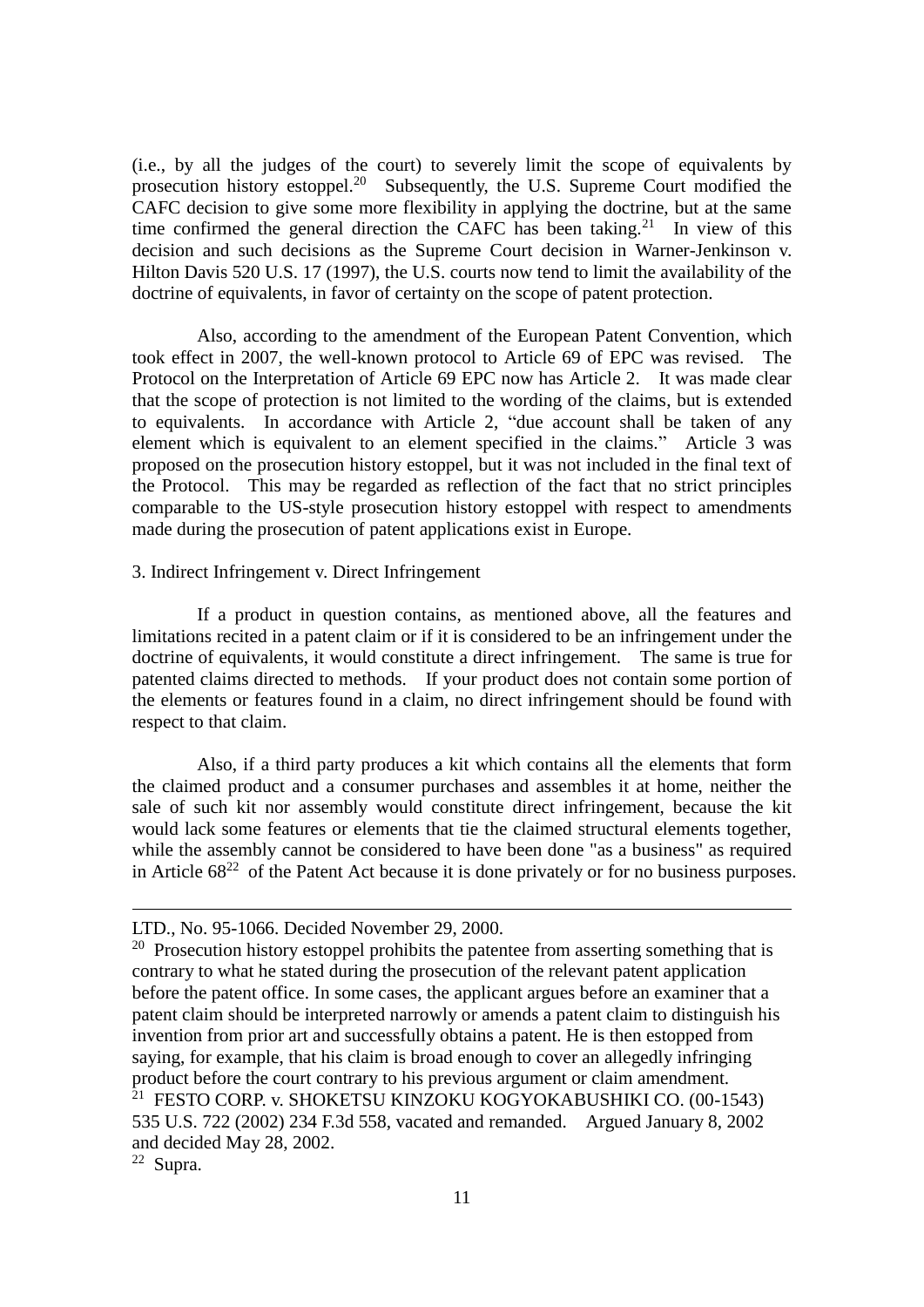This is also true if an unauthorized person is selling an essential component of the claimed product by omitting a few trivial elements or features recited in a patent claim.

Such acts cannot be overlooked from the standpoint of meaningful patent protection. Therefore, the Japanese Patent Act contains some provisions<sup>23</sup> that regard such acts as another form of infringement, so-called "indirect infringement," thus giving the same protection as against a direct infringement. In some other countries, similar types of infringement are called "contributory infringement" and dealt with somewhat differently from the Japanese-style indirect infringement.

#### **Review of Your Position against the Patentee**

The status of the patent in question has now been checked, and its prosecution history reviewed. The possibility of infringement by comparing the disputed product or method and the patent claims has also been evaluated while taking the prior art into consideration. It is now necessary to review the defensive position against the patentee.

#### 1. Reexamination of Your Patent Portfolio

The patents you have in your portfolio should be checked with respect to the patentee's, or its licensee's, products or methods. If one or more of your patents appear to cover such products or methods, they may be pointed out and an offer to cross license can be made. This will strengthen your position during negotiations.

#### 2. Prior User Right

<u>.</u>

The date on which your product or method began to be made or used or substantial preparation for the product or method was made should be checked. For example, if the product had already been made or significant preparation for the production had been started as of the filing date of the patent in question, a so-called "prior user right" may be available as defense.<sup>24</sup> Under the prior user right, it is

 $23$  Article 101, Patent Act provides that: "The following acts shall be deemed to be an infringement of a patent right or exclusive license: (i) in the case of a patent for an invention of product, acts of manufacturing, assigning, leasing, importing or offering for assignment or lease of, in the course of trade, article to be used exclusively for the manufacture of the product; (ii) (omitted)"

 $24$  Article 79, Patent Act provides for what is more commonly known as prior user rights in terms of a non-exclusive license. Article 79 reads as follows: "Where, at the time of filing of a patent application, a person who has made an invention by himself without knowledge of the contents of an invention claimed in the patent application or has learned the invention from a person just referred to, has been commercially working the invention in Japan or has been making preparations therefor, such person shall have a non-exclusive license on the patent right under the patent application. Such license shall be limited to the invention which is being worked or for which preparations for working are being made and to that purpose of such working or the preparations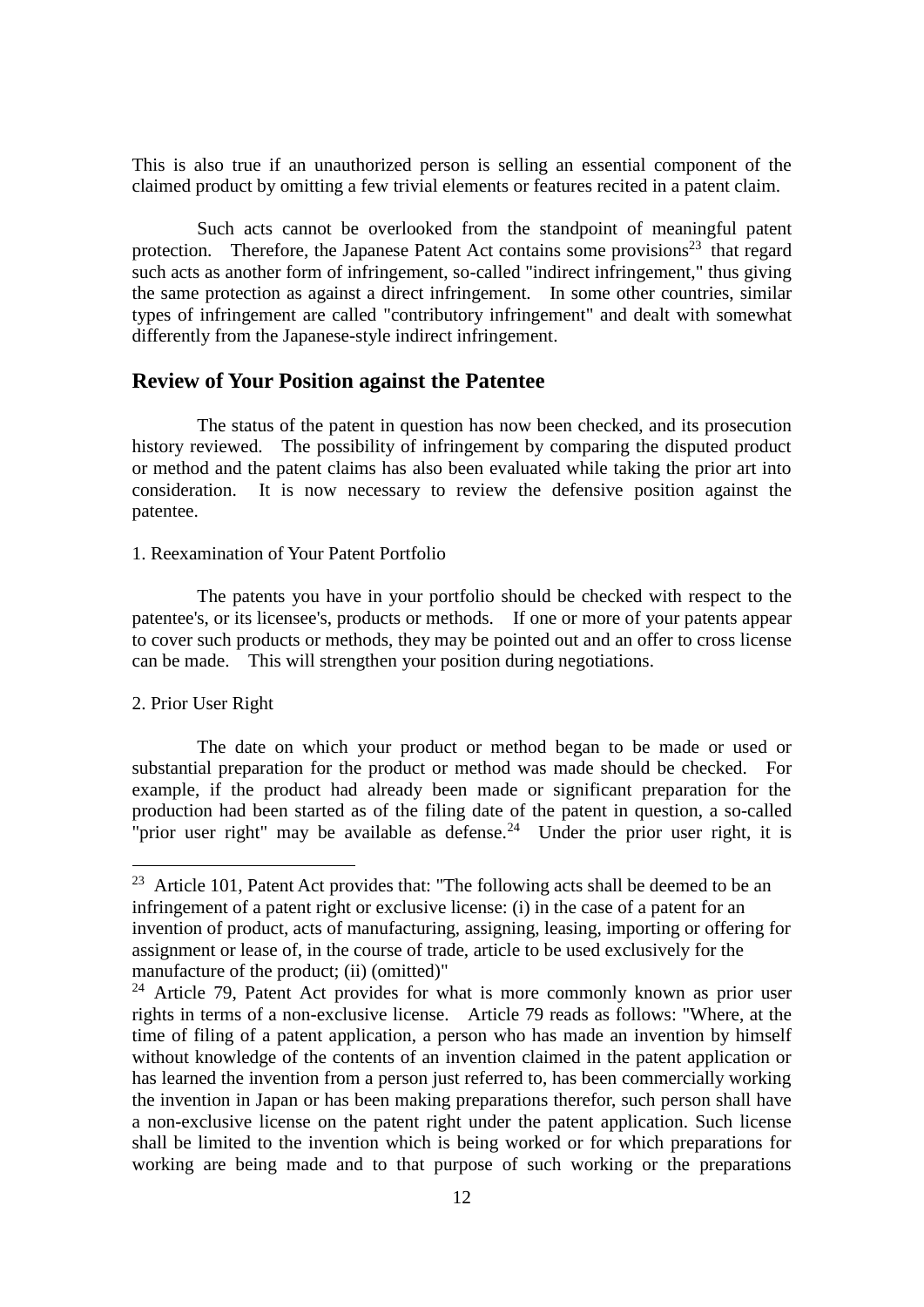possible to continue to make, use or sell the product or use the method without any liability associated with patent infringement. Also, a patent cannot cover products that existed before the effective filing date or those merely passing through Japan in transit (Article 69(2), Patent Act as well as Article 5ter, Paris Convention).

#### 3. Experimental Use

Under Article 69(1) of the Patent Act, acts done for experimental or research purposes are excluded from the patent protection. If you are making a product or using a method for purely scientific test purposes, you basically cannot infringe any patent. The purpose of Article 69(1) is to promote scientific or technological developments. Therefore, experimental manufacturing and sale for testing market is not exempted. If testing is carried out to see whether a patented invention really works, such testing would clearly fall under the experimental use exception and does not infringe the patent. On the other hand, if a patented invention is used to see whether it is commercially viable, such testing, most probably, does not fall under the experimental use exception under Article 69(1).

Another big issue is whether or not carrying out experiments for the sole purpose of obtaining governmental approvals for marketing generic drugs may be exempted under Article 69(1). On April 16, 1999, the Supreme Court handed down a decision concerning the question of experimental use exemption in favor of generic drug manufacturers. The Court found that tests carried out during the patent term in an attempt to obtain governmental approvals for manufacture and sales after the expiration of patents do not constitute patent infringement under Article 69(1) of the Patent Act. This decision is apparently in line with the comparative decisions issued by the German Supreme Court around the same time, although fact situations are not entirely the same between Japanese and German cases.

Prior to the Supreme Court decision, on July 18, 1997, the Tokyo District Court rendered three decisions in actions brought by Otsuka Pharmaceutical Co., Ltd. against several generic drug makers. In those decisions, the 29th civil division of the Court found no patent infringement for experiments done by generic drug makers during the patent term. This was a complete reversal of earlier decisions made by various courts. For example, in the Synthelabo case, the Nagoya District Court had found patent infringement because the experimental use exemption (Article 69, Patent Act) was not applicable to the experiments which were done for the sole purpose of obtaining governmental approval for future sale of old patented drugs and which did not lead to scientific advances. The Kanazawa branch of the Nagoya High Court and the Osaka District Court have also followed the line of reasoning set out in the Synthelabo cases. Thus, two lines of contradicting reasoning existed in Japan, and the above Supreme Court decision put an end to the confusion.

Also, in this connection, preparation of drugs under prescriptions given by medical doctors would not constitute a patent infringement as provided in Article 69(2)

therefor.

1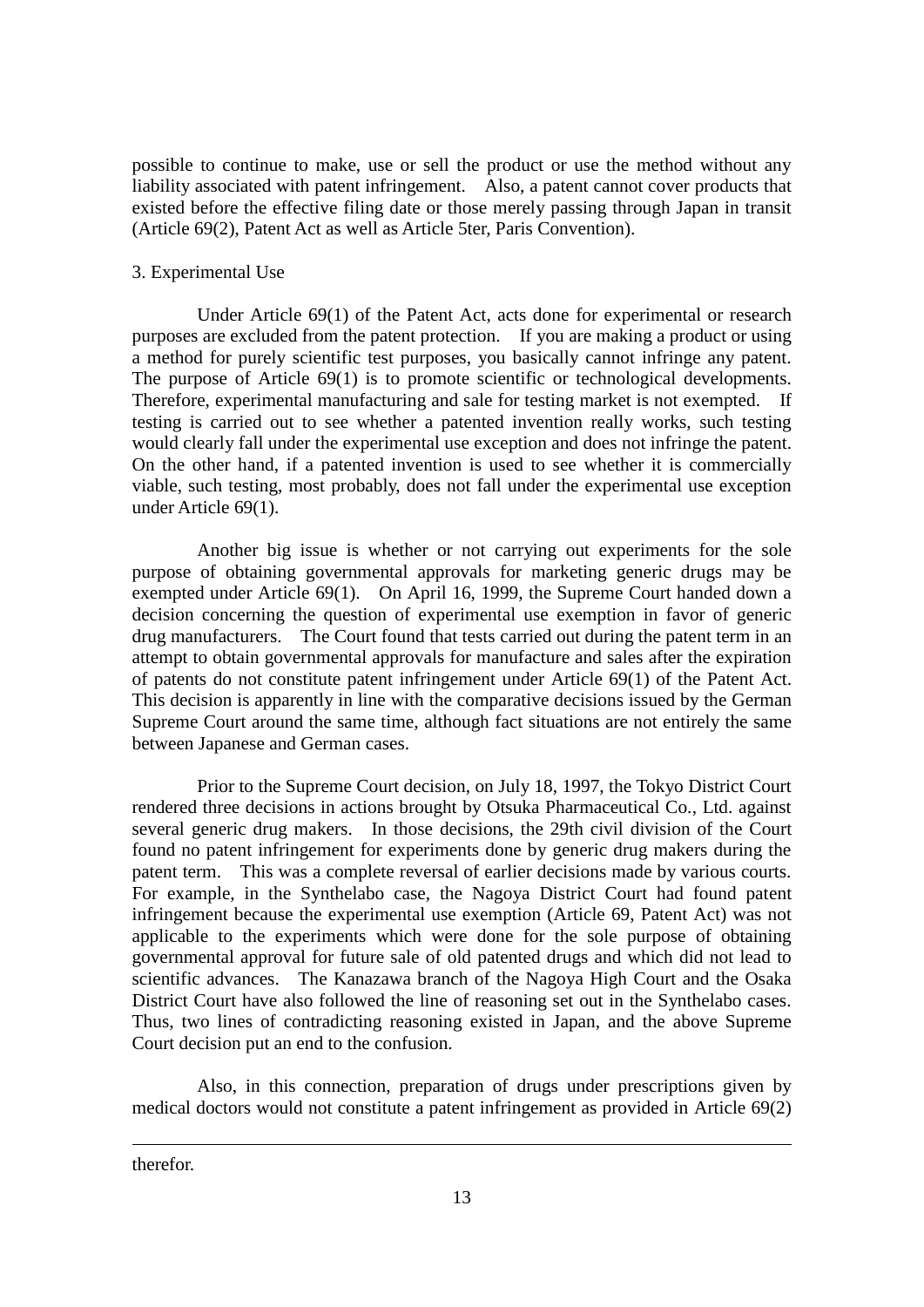of the Patent Act.

#### 4. Compulsory Licenses

The Patent Act allows the granting of compulsory licenses for implementing dependent, i.e., related inventions.<sup>25</sup> It also provides for compulsory licenses for the use of inventions that have not been used for an extended period of time<sup>26</sup> as well as for the interest of the general public.<sup>27</sup>

When a patented invention is implemented, such use may result in the use of another patented invention which has a prior filing date and is owned by another party. This type of situation occurs when a patent is granted on an improvement over another patented invention with an earlier filing date. The later-filed invention is called a dependent invention. The implementation of the dependent invention would constitute an infringement on the basic patent. In order to use the dependent invention the patentee has to obtain a license on the basic patent. When such license is not available, however, the dependent invention cannot be utilized, <sup>28</sup> possibly impeding further development of technology and industry. Therefore, the Patent Act provides procedures for requesting and granting compulsory licenses on the basic invention by going through a prescribed arbitration process.

The Patent Act also provides for similar licenses when a patented invention has not been utilized over an extended period of time, so as to encourage patentees to put their patented inventions in use. Compulsory licenses may also be granted when it is clear that the public will enjoy large benefits if an unused patented invention is implemented, in the case of, for example, a new drug on a disease for which no medicinal cure was previously known.

Several applications have been filed to initiate the arbitration process; however, no compulsory licenses of any kind have been granted thus far. Also, under one of the two bilateral agreements between Japan and the U.S. respectively concluded in January and August 1994, it has now become practically impossible to obtain a compulsory license to use a patented dependent invention if a basic patent exists.<sup>29</sup>

## **Reply to the Warning Letter**

Normally, a requested date for a reply is stated in a warning letter. Although there is no legal obligation to reply by this date, it would be advisable to send some

<u>.</u>

<sup>25</sup> Article 92, Patent Act.

<sup>26</sup> Article 83, Patent Act.

<sup>27</sup> Article 93, Patent Act.

<sup>28</sup> Article 72, Patent Act.

 $29$  The August 1994 agreement stipulates that: "Other than to remedy a practice determined after judicial or administrative process to be anti-competitive or to permit public non-commercial use, after July 1995, the JPO is not to render an arbitration decision ordering a dependent patent compulsory license to be granted."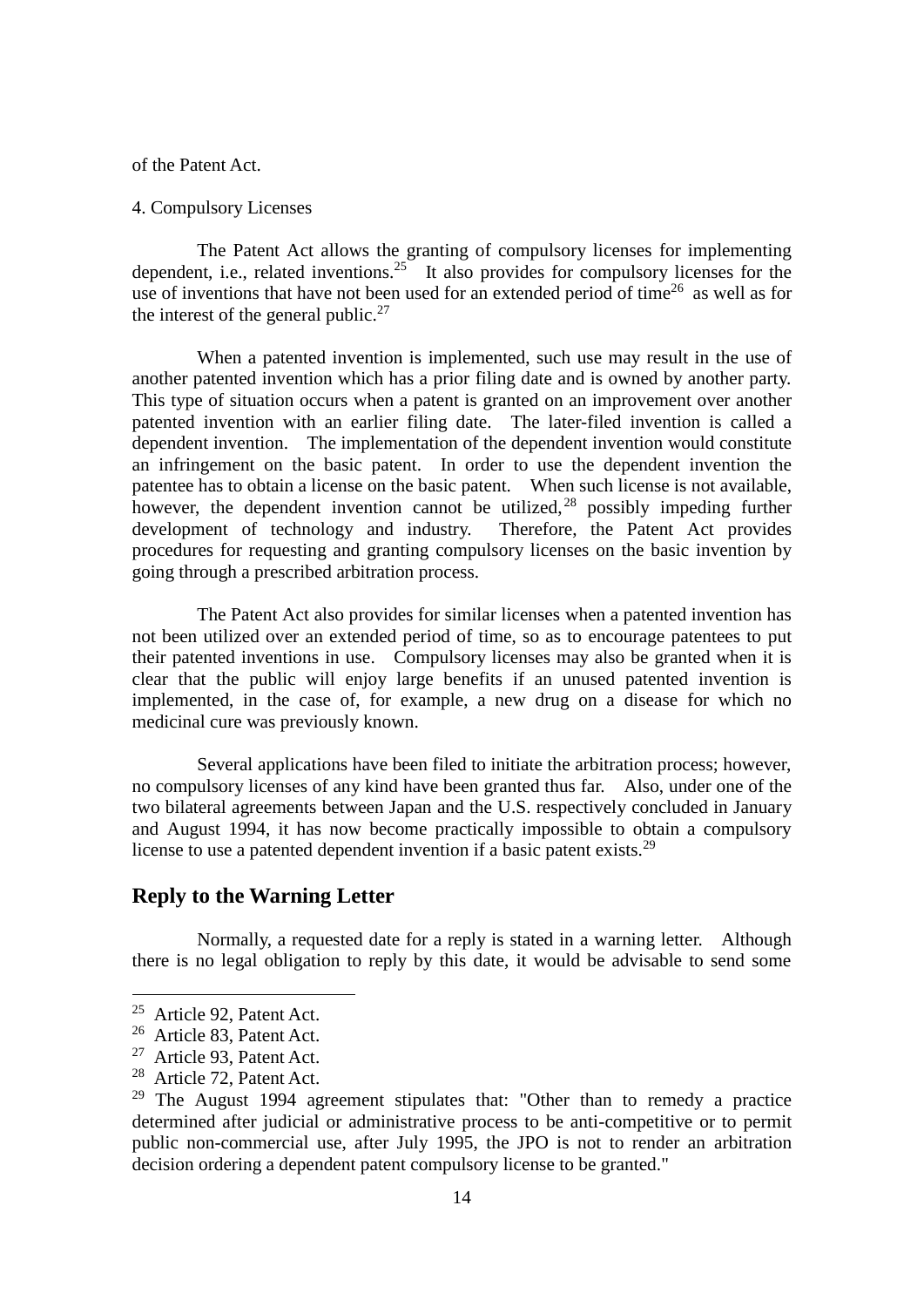form of reply. It is possible to simply state that the process of reviewing the situation is under way and set another date for a more substantive reply.

After the above-mentioned review process is finished, a reply stating your position can be sent to the sender of the warning letter.

#### **Possible Actions in Response to Allegation of Infringement**

#### A. When Infringement Is Likely

If your review leads to the conclusion that an infringement is likely to be found by the court if litigation occurs, it is necessary to consider the following options.

#### A1. Stop infringement

Stop the infringing acts, such as the manufacture, sale, and importation of products that come under the scope of patent protection. However, it is possible that, as an accused infringer, you may be liable for past damages even if you stop the infringing acts immediately.

#### A2. Enter into licensing negotiations

Enter licensing negotiations with the patentee or exclusive licensee, provided that he is willing to give you some type of license. The above-discussed review of your patent portfolio and consideration of other factors will be important in strengthening your position during negotiations. Another option is to buy a portion or the entirety of the patent and become the patentee yourself.

#### A3. Design around

With some modifications on the design of your product or changes in your method, patent infringement may be avoided. This normally costs substantial amounts of money, particularly if manufacturing has been done on a large scale. This option has to be considered in the context of the costs involved in the other options. Also, the patentee may seek the recovery of damages for past infringement.

#### B. When No Infringement Exists

#### B1. Argue for non-infringement

If the patent appears to be invalid after your review of the prior art and the prosecution history, you can state that in your reply to the patentee. It is possible that the patentee simply did not know the existence of prior art references which would invalidate the patent. If the patentee is willing to withdraw his allegation of patent infringement, it is often wise to maintain the patent because in effect you may be able to discourage others from entering your market based on the patent.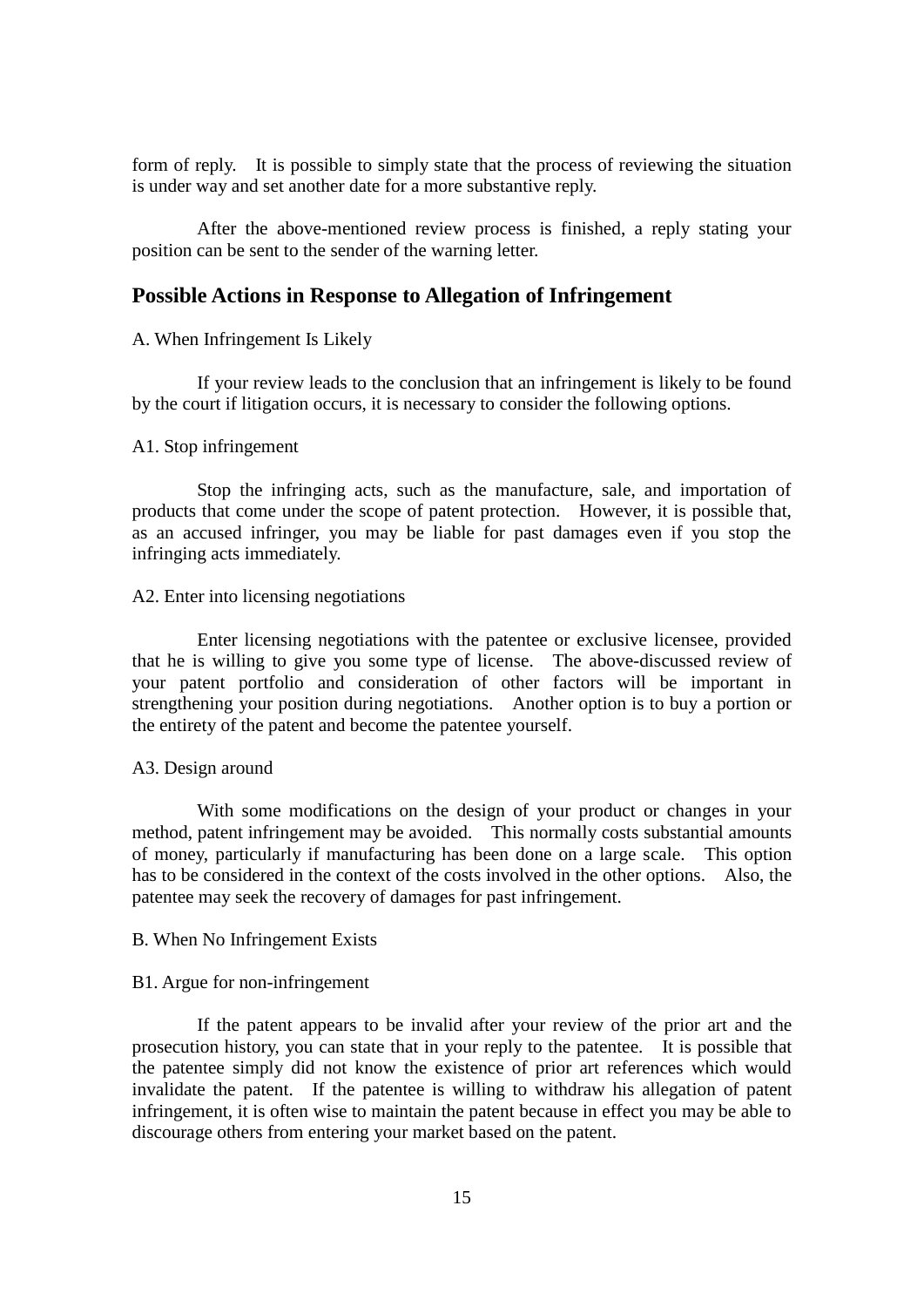Even if you believe, however, that there is no infringement because your product or method is outside the scope of the patent protection, i.e., non-infringing, it may still be difficult to convince the patentee of your position. It may be necessary to consider the options discussed above for situations in which infringement is likely in order to avoid costs and trouble of possible lawsuits.

#### B2. File for invalidation proceedings

To invalidate a patent in Japan it is possible to separately request the Patent Office to invalidate the patent. If the Patent Office, and the Intellectual Property High Court if appealed,  $30$  finds that the patent is invalid, there is no patent infringement for both past and future.

According to the Supreme Court decision mentioned above, it is possible for an infringement court to find a patent unenforceable. The determination made by such court is binding to the parties only. In order to get rid of a patent entirely with legal effects to third parties or without going through an infringement lawsuit, it is still required to go to the Patent Office. In order to file for invalidation proceedings, legal interest is required, but its threshold is considered to be not very high.

We do also have opposition proceedings. It is possible for any third party file an opposition against a patent within six months from the publication of the patent.

Normally the court is unwilling to halt or stay the proceedings of the infringement case in order to wait for the Patent Office to decide on the question of invalidity because unless both parties agree, at least one party is likely to suffer from a delayed court decision.

#### B3. Declaratory judgment action

As an alleged infringer, you can bring a lawsuit to have a court confirm non-infringement. Such action is often called a declaratory judgment action. It may be filed to obtain the court's confirmation, for example, that you have no liability with respect to infringement of the patent, that the patentee does not have a right to obtain an injunction order from the court, or that you have prior user rights. However, in order to start a lawsuit, you have to have a real dispute that would give legal interest required for any court actions. Having failed negotiations alone may not be sufficient to support a complaint to be filed with the court. If you are clearly threatened by the patentee with the probable initiation of a lawsuit, it should probably suffice.

Fig. 3

<u>.</u>

<sup>30</sup> The Intellectual Property High Court, which was formed in 2005 within the Tokyo High Court, has exclusive jurisdiction over cases which are appeals from decisions made by the Appeal Department of the Japan Patent Office.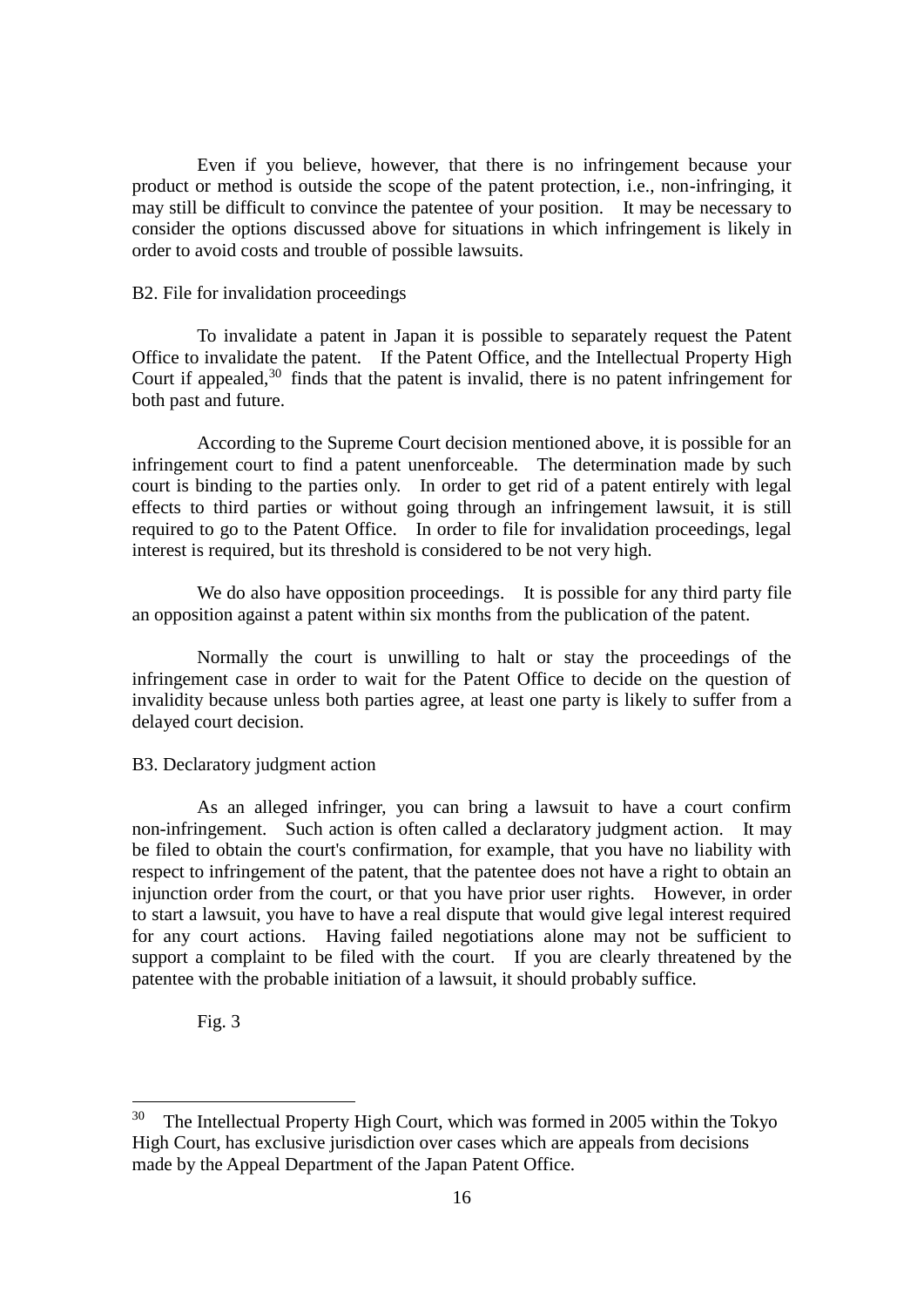

## **Part 2 - Court Proceedings**

#### **Jurisdiction**

<u>.</u>

Currently, only two district courts, the Tokyo and Osaka District Courts, have jurisdiction over patent infringement cases. This concentration of patent cases to these two courts started in April 2005 for the purpose of accumulation of expertise among particular courts. It is not allowed to bring a patent infringement suit before a court other than these two. $31$ 

The court structure in Japan is shown in Fig. 4. While we have 50 District Courts in Japan, technology-related cases are concentrated at the Tokyo and Osaka District Courts. Summary Courts are only for simple cases with small amounts of damages involved, and therefore they are not used for patent cases. Family Courts do not have jurisdiction over patent cases. If a District Court in the western part of Japan has ordinary jurisdiction over a given patent infringement case, the Osaka District Court has sole jurisdiction. For the eastern part of Japan, it is the Tokyo District Courts.

<sup>&</sup>lt;sup>31</sup> This is applicable to technical cases involving patents, utility models, circuit layouts, and copyrights related to computer software. Non-technical cases such as trademark, design, unfair competition, plant breeders' right, and ordinary copyright cases are handled by any of district courts in Japan, but the Tokyo and Osaka District Courts have overlapping jurisdiction on such cases. The Tokyo District Court can take up a case to which normal jurisdiction somewhere in the eastern half of Japan is applicable and the Osaka District Court in the western half. For example, two parties in Okinawa, the western-most island area in Japan, can bring a lawsuit either before the District Court in Okinawa or before the Osaka District Court.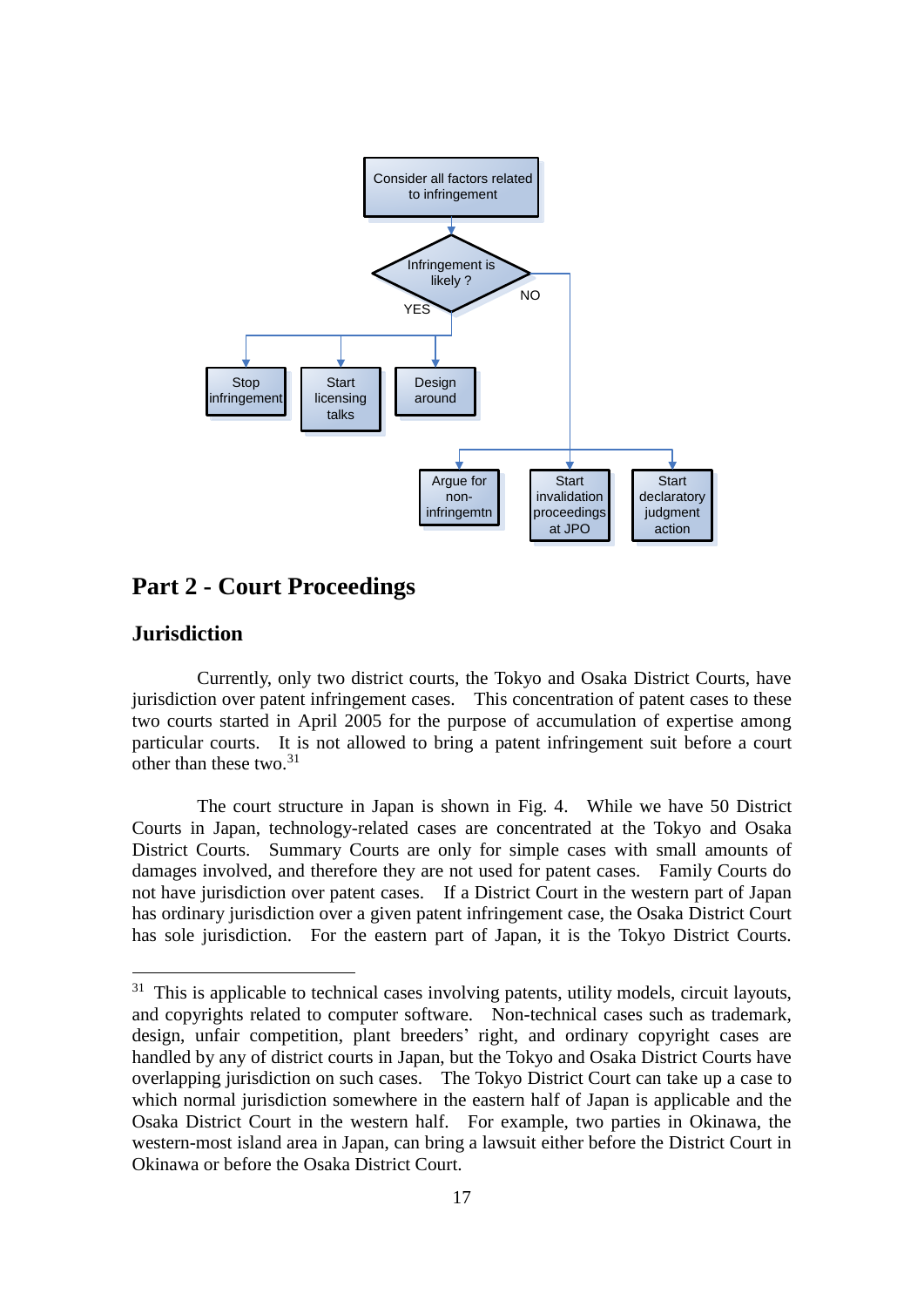The Tokyo District Court have 4 divisions that specialize in intellectual property cases with 18 judges and so-call "research officials"<sup>32</sup> who have technical background and help judges understand technical details. The Osaka District Court has two IP specialized divisions. Patent infringement cases are handled by a panel of three judges.



Fig. 4 - Court System in Japan

The Intellectual Property High Court has jurisdiction over all patent cases appealed from the Tokyo and Osaka District Courts. This Court was set up in April 2005 within the Tokyo High Court and is given some degree of autonomy and independence. It has four divisions and 18 judges with 11 research officials. It is responsible for all appeals for technology-related infringement cases and also appeals from appeal department decisions of the Japan Patent Office. The IP High Court has the system of so-called "grand panels" which consist of five judges: the four division heads plus one judge who is actually handling the case. This grand panel system is expected to reduce variations in their opinions among the four divisions at the High Court level. 33

#### **Complaint**

1

A lawsuit starts with the filing of a complaint with a court. The complaint has to include not only bibliographic information such as the identity of plaintiffs, defendants, attorneys and patents involved, but also substantive arguments concerning infringing acts. With the filing of the complaint it is required to provide a court with some supporting evidence sufficient to back up accusations made in the complaint. It is, however, not necessary for the patentee to establish negligence on the part of the

<sup>32</sup> The Tokyo District Court had about 7 such officers, Osaka District Court 3, and IP High Court 11 as of 2006. They are full-time public servants. Many of them are experienced patent examiners on loan from the Japan Patent Office, and currently two patent attorneys are working as this officer on a three-year contract.

<sup>&</sup>lt;sup>33</sup> As of December 2006, three cases have been decided by grand panels.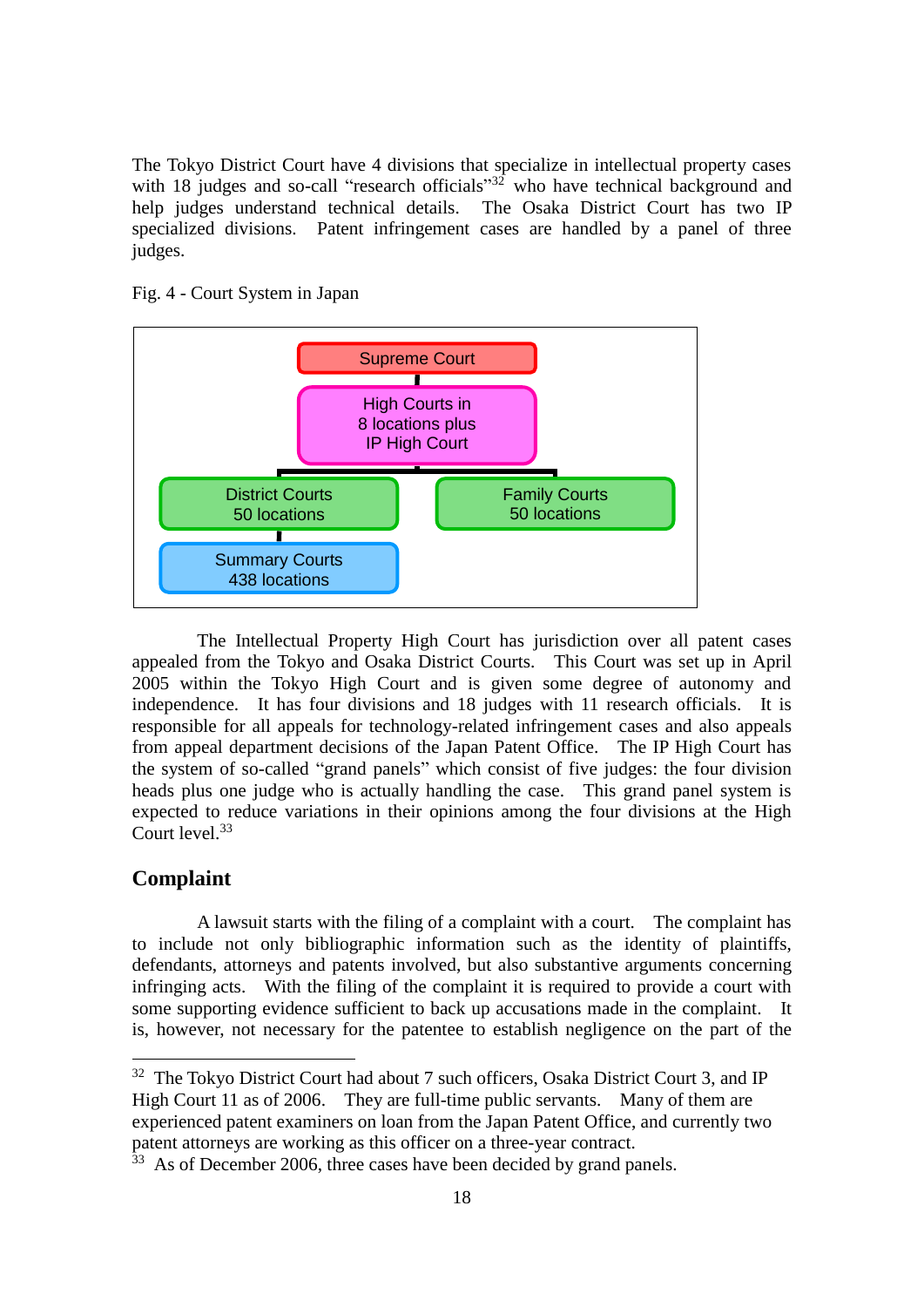alleged infringer because negligence is presumed under Article 103 of the Patent Act.<sup>34</sup> This presumption is normally difficult to break.

It is generally important for the plaintiff to do a thorough research before bringing the case to the court, because while certain procedures are available for collection of evidence, the court is often reluctant to issue orders in favor of the plaintiff, believing that strong measures against the defendant often result in significant negative impacts on the part of the defendant.

The filed complaint will be examined for formalities and then served to the defendant by the court, often using special mail service.

#### **Remedies**

The patentee may bring two types of lawsuits, either independently or simultaneously: the so-called main suit (*honso* in Japanese) and the preliminary injunction procedure (*karishobun tetsuduki* in Japanese). The main suit is a normal type of proceedings for a damages award or a permanent injunction order or both. The proceedings for a preliminary injunction order are basically separate and have to be requested separately from the main suit. Instead of a panel of three judges for main suits, a single judge normally handles preliminary injunction cases. If issues on facts are disputed, the court often takes a cautious approach and the preliminary injunction proceedings may not be any faster than those of the main suit.

A permanent injunction order is more or less automatically available with the court's finding of infringement because the Patent Act specifically provides for the availability of an injunction order.<sup>35</sup> The patentee also may ask for an order for destruction of infringing products or facilities used for infringement.<sup>36</sup>

Furthermore, a declaratory judgment action of non-infringement is a possibility for an accused infringer. In such action, the plaintiff may ask the court for a confirmation of, for example, non-existence of liabilities or rights to obtain an injunctive order.

Criminal remedies are available under the Patent  $Act.^{37}$  While it is common to involve the police for clear cases of trademark or copyright infringements, criminal procedures are rarely used in patent infringement cases. We see roughly one criminal prosecution case over a few years period on average for patent infringement.

<u>.</u>

 $34$  Article 103 provides that: "A person who has infringed a patent right or exclusive license of another person shall be presumed to have been negligent as far as the act of infringement is concerned."

 $35$  Article 100(1), Patent Act. "A patentee or exclusive licensee may require a person who is infringing or is likely to infringe the patent right or exclusive license to discontinue or refrain from such infringement."

<sup>36</sup> Article 100(2), Patent Act.

<sup>37</sup> Articles 197, Patent Act.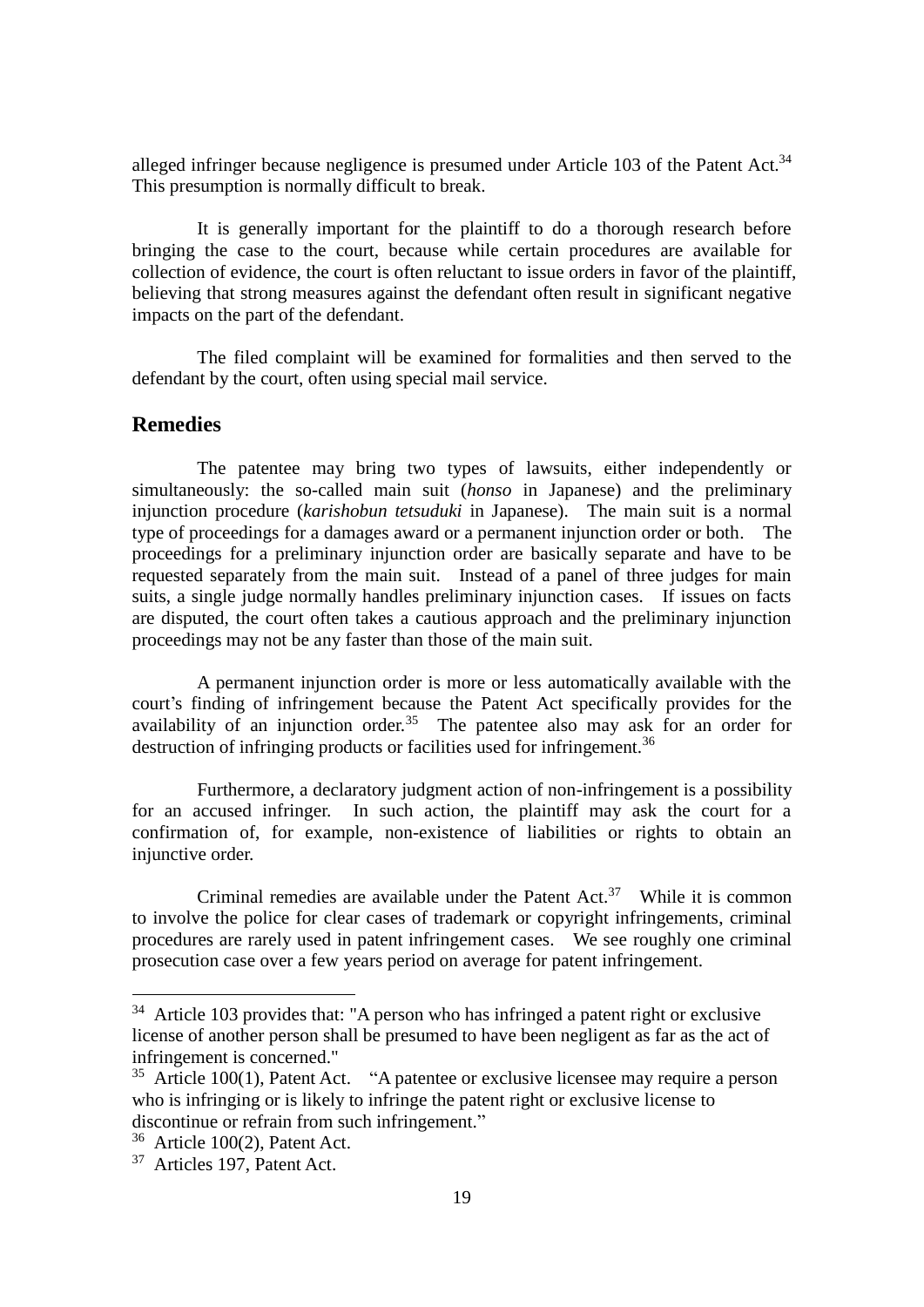#### **First Hearing**

<u>.</u>

With the service of the complaint, the court sets a date for the first formal hearing and notifies it to the parties, with a one-month notice. The parties are asked to attend this hearing. The defendant is asked also to file a reply brief prior to it. If the defendant or its attorney cannot attend this hearing, the filing of the reply brief suffices. This hearing is formal and done in an open court room: either a traditional court room or a so-called round table court room. The traditional court room has three judges sit on a high bench and the opposing parties face each other in front of the bench. The round table court room is just an ordinary conference room with a large round table in its center. The three judges and representatives of the parties sit around this big table.

#### **Subsequent Court Proceedings**

For patent infringement cases, subsequent hearings are held in conference rooms in preparation for the open formal hearing or trial that is normally held only once at the closing of the court case. Only attorneys and representatives of the party companies are allowed during preparatory hearings unless you have permission from the court. Such hearings are conducted by a single judge who is assigned to the particular case with possible help of a court clerk or research official. At the first preparatory hearing, the judge may propose a plan for future hearing dates for each step to be carried out toward the end of the court proceedings.

At each hearing, briefs submitted by the parties are discussed. The judge may ask for clarification or more information. Parties can also ask questions. The judge then proposes further steps to be taken by the parties or court and sets a date for the next hearing. Such hearings normally last 10 to 20 minutes. If discussions are technically involved or settlement becomes a possibility, a hearing may last one to two hours.

It is also possible to have a separate session for lectures on technical issues and background by attorneys, inventors or experts who are chosen normally by parties with approval of the court.

Also, the courts jointly have a list of experts<sup>38</sup> from whom they can appoint "expert commissioners" in patent cases. The court provides appointed commissioners with some information about the case and set up a hearing for discussions. Normally, two or three experts are appointed with approval of the parties and provide opinions and discussions on technically complicated issues in a relaxed setting with judges and all parties. Expert commissioners are expected to help judges understand technology involved. Most clearly they are not appointed to provide judges with legal opinions or discuss claim interpretation. It is not possible to formally question or cross-examine them at an open court hearing or trial. "Expert commissioners" are different from

<sup>&</sup>lt;sup>38</sup> As of October 2006, the number of experts on this list is 180. Of those, university professors account for 57%, patent attorneys 18% and researchers at public institutions 17%, etc.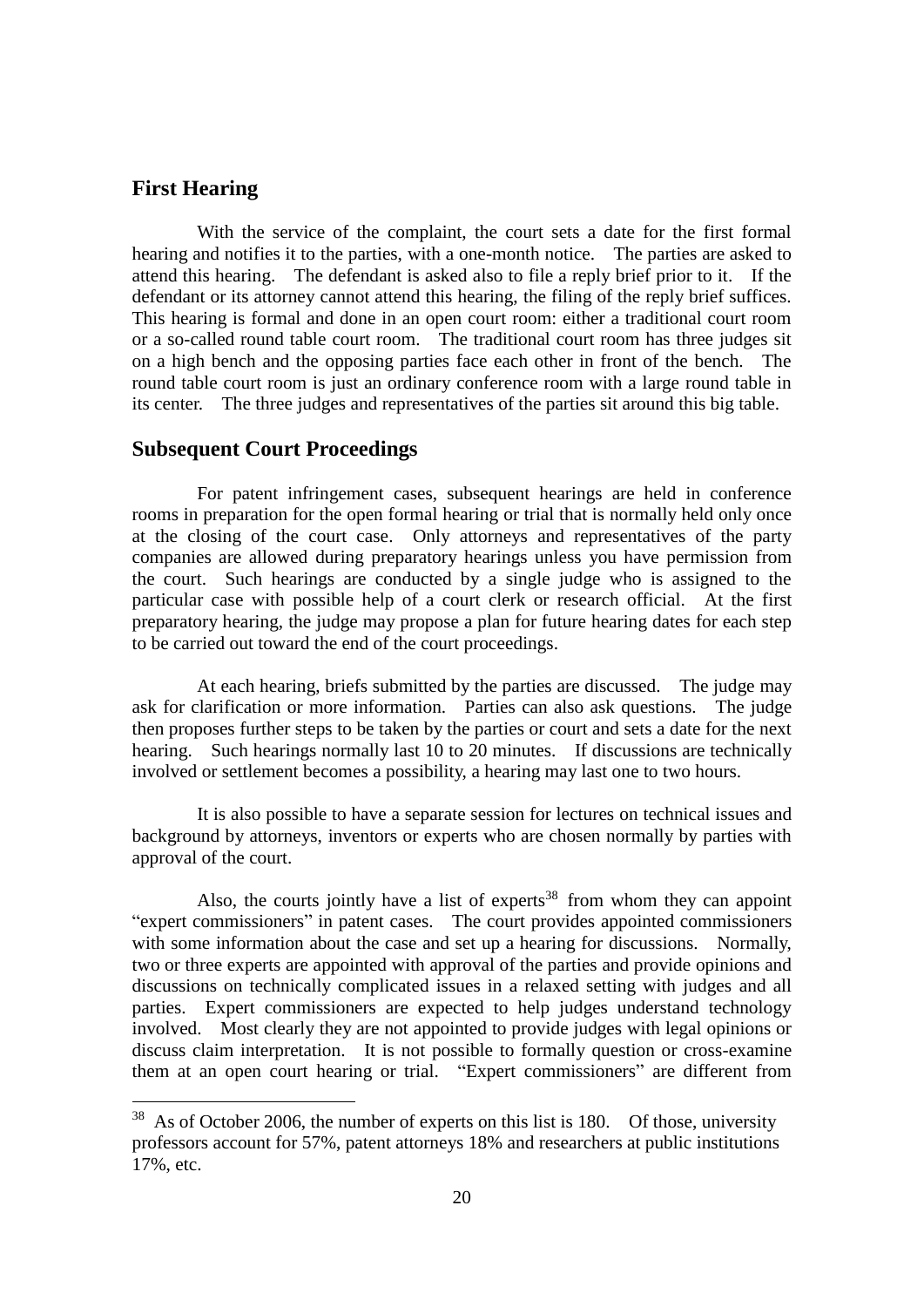court-appointed experts who provide a formal opinion on specific issues the court raises and who can be questioned during the trial.

These preparatory hearings are held normally three to seven times with intervals of a month to a month and a half.

Witness examination and cross-examination are possible, but not common in patent infringement lawsuits.

#### **Separation of Infringement and Damages Determinations**

Currently, the court separates the calculation of damages from the determination of infringement. In the complaint initially filed with the court, the plaintiff is expected to include some discussions on damages if an award of damages is sought because court fees are dependent on the value involved in the case, and the defendant is expected to comment on them in the answer. However, the question of damages is normally differed until the court determines that infringement actually occurred.

For the determination of infringement, the court will try to clearly identify alleged infringing products or methods, and will then look at whether asserted claims cover allegedly infringing acts and whether any ground for invalidity exists.

If the court does not believes that infringement took place, it may recommend settlement to each party or declare the closing of court proceedings and render a decision without discussing damages. For the settlement discussions, the court normally discloses its opinion about infringement to each party separately.

If the court believes that infringement existed, it may render a non-appealable interlocutory decision (c*hukan hanketu*) or simply declare that damages will be discussed next. Once the court proceedings come to this stage, it is probably very difficult to go back to issues related to infringement because the current Code of Civil Procedure prohibits untimely presentation of defense or offense.<sup>39</sup>

## **Settlement**

1

During these preparatory hearings, the judge normally seeks the possibility of settlement. If the judge, upon consultation with the other two judges on the panel, forms a firm opinion about the case, he or she may propose possible terms of settlement to each party separately and listen to each party. If the party can come to an agreement, a court report is prepared and the case is closed. It is said that about a half of cases end with settlement.

## **Calculation of Damages**

<sup>39</sup> Article 157, Code of Civil Procedure.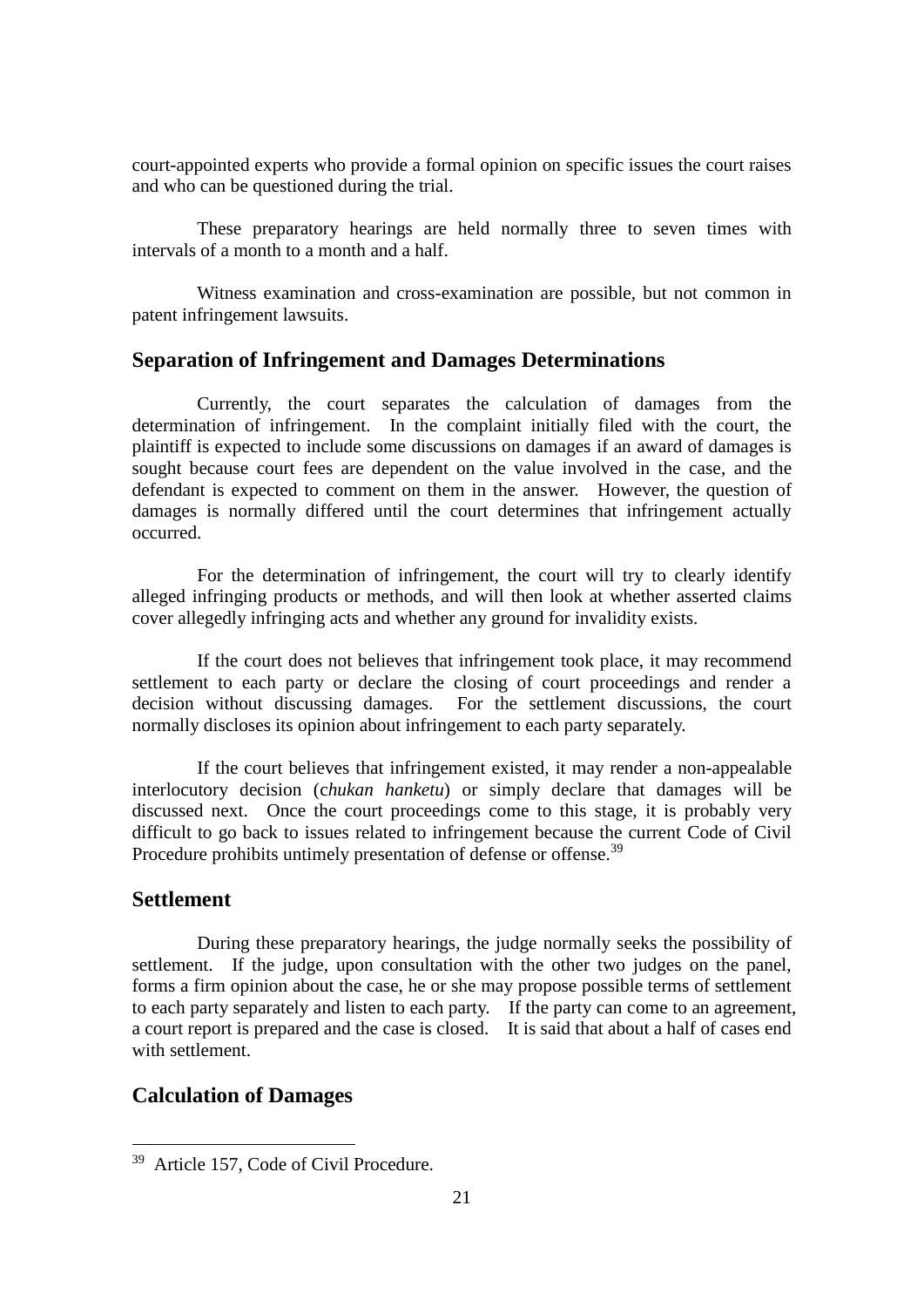General provisions on damages awards exist in the Civil Code.<sup>40</sup> For intangible assets like patents, however, it is difficult to establish a clear relationship between infringement and damages under such general provisions alone. The Patent Act therefore provides for three special ways of damages calculation.

First, the profits the infringer gained in connection with infringing acts can be presumed equal to the damages the patentee suffered.<sup>41</sup> It used to be believed that this presumption was available when the patentee worked the patented invention, but the Grand Panel of the IP High Court rejected this belief.<sup>42</sup> Now, as the Court puts it, "the fact that the patentee works the patented invention is not a requirement for the applicability of the clause," and "if the patentee could have obtained profits but for infringing acts of the infringer, Article 102(2) is applicable."

Second, the reasonable royalty may be awarded as a minimum even if the patentee does not use the patented invention.

The third way of damages calculation is relatively new and was introduced in the 1998 Patent Act amendment. The damages award can be calculated by multiplying the number or amount of products the infringer sold with a marginal profit the patentee enjoyed.<sup>43</sup> This third way possibly gives rise to a large award, because the profit figure used would be a marginal profit or a profit the patentee enjoyed on the last product it sold. It should not be difficult for the patentee to show profit figures based on own accounting figures. In order to arrive at a figure for the marginal profit, only

1

<sup>&</sup>lt;sup>40</sup> Article 709, Civil Code, which reads as follows: "A person who has intentionally or negligently infringed any right of others, or legally protected interest of others, shall be liable to compensate any damages resulting in consequence."

<sup>&</sup>lt;sup>41</sup> Article 102(2), Patent Act. Article 102(2) reads as follows: "Where a patentee or exclusive licensee claims, from a person who has intentionally or negligently infringed the patent right or exclusive license, compensation for damages caused to him by the infringement, the profits gained by the infringer through the infringement shall be presumed to be the amount of damages suffered by the patentee or exclusive licensee." <sup>42</sup> "Waste Disposal Device Case," decided on February 1, 2013, the Grand Panel of the Intellectual Property High Court, Case No. 2012(ne)10015

<sup>&</sup>lt;sup>43</sup> Article 102(1), Patent Act. Article 102(1) provides that: "Where a patentee or exclusive licensee claims, from a person who has intentionally or negligently infringed the patent right or exclusive license, compensation for damages caused to him by the infringement, and the person's act is the assignment of articles by which the act of the infringement was committed, the sum of money with the profit per unit of such articles multiplied by the number of articles (hereinafter referred to in this paragraph as the "number of assigned articles") which the patentee or exclusive licensee could have sold in the absence of the infringement may be estimated as the amount of damages suffered by the patentee or exclusive licensee within a limit not exceeding an amount attainable depending on working capability of the patentee or exclusive licensee. Where there is any circumstance that prevents the patentee or exclusive licensee from selling part or the whole of the number of assigned articles, a sum equivalent to the number of assigned articles subject to that circumstance shall be deducted."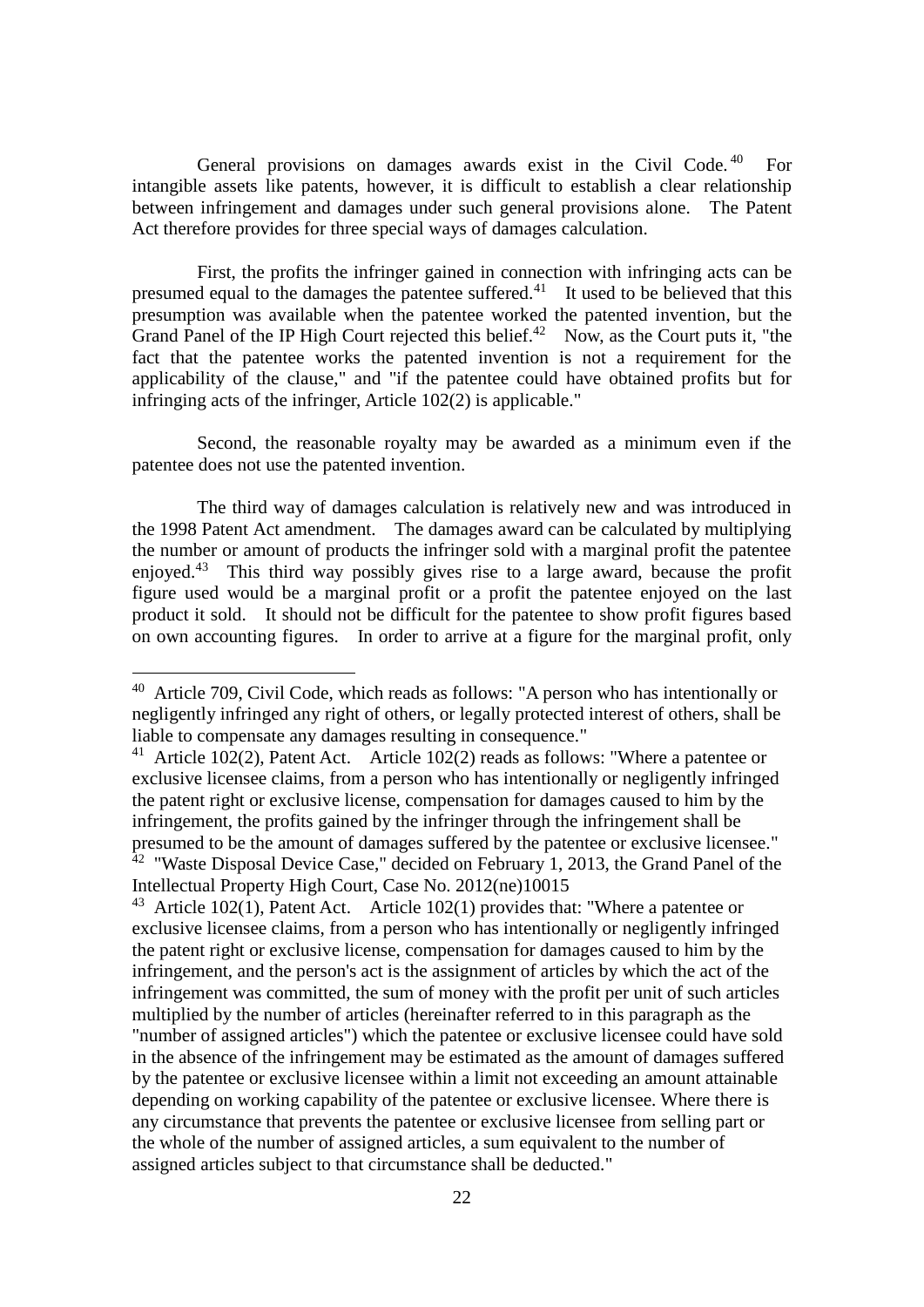normal manufacturing and sales costs can be deducted from the gross profit. It is probably not allowed to deduct initial R&D costs and marketing or advertising costs.

#### **The Last Stage of Court Proceedings**

When the judge believes that court proceedings have matured and each party's case is clearly presented, he or she declares the closing of preparatory procedure. Then the judge sets the date of an oral hearing or trial hearing (*kotobenron*). This trial hearing is only a formal one in which each party presents its case as argued during the preparatory procedure. The panel of three judges then declares the closing of the trial hearing and set a date for a decision. This date is normally one to two months from the date of the trial hearing. It is not necessary for parties to be present in a court room when the panel renders the judgment and orally announce the conclusion of the decision. An official copy of the decision can be obtained from a court official at the court or served by the court using special mail service.

From the filing of a complaint to the rendering of a decision may take a year or a year and a half for average cases.

## **Appeals**

Appeals from the Tokyo or Osaka District Court are handled only by the Intellectual Property High Court, which was formed in April 2005 within the Tokyo High Court and located in the same building as before with certain but limited amount of autonomy and independence. This court handles all intellectual property cases appealed from all district courts.

The IP High Court in this case is another trial court. It is possible to raise new questions concerning facts before this court, produce new evidence or examine new witnesses. No juries are involved at any stages of court proceedings. The proceedings at the IP High Court are a continuation of what has been done before any of the two District Courts.

The proceedings at the IP High Court are faster on average than before the Tokyo or Osaka Districts and often take less than one year.

From a decision of the IP High Court, appeal is possible at the Supreme Court, but it considers only questions related to the interpretation of the Constitution and law. The Supreme Court consists of 15 judges and a panel of five judges normally reviews each case. Two routes exist for appealing before the Supreme Court. One is based on an argument that the lower court decision is based on a wrong interpretation of the Constitution or otherwise it violates the Constitution. Another one is with a petition for discretionary appeal. The Supreme Court has the discretion whether or not it accepts the review of a decision that seriously violates statutory laws and precedent set by the Supreme Court or its predecessors.

Appeals from decisions in preliminary injunction cases are different from the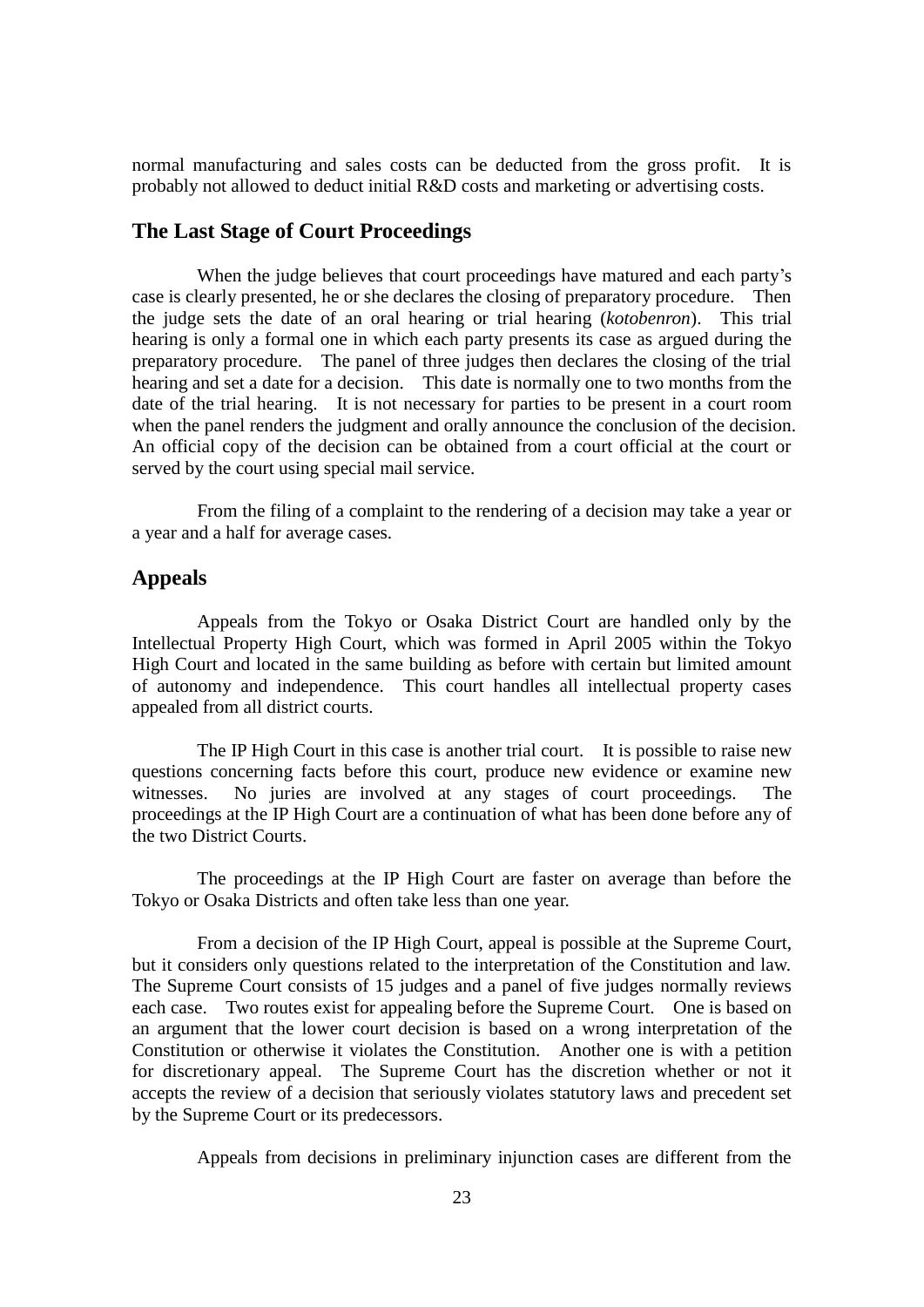main suit and more complicated.

#### **Some Statistics**

The number of new intellectual property lawsuits filed at the District Courts in each year is shown in Fig. 5 below. The numbers include all patent, utility model, design, trademark, unfair competition and copyright cases.



Fig. 6 shows the average period of pendency between the filing of a complaint and disposal of a case by the court.



The outcomes of lawsuits shown in decisions rendered between January 1998 and April 2004 are summarized in the following table.

Table 1: Plaintiff won in 22% of all cases and: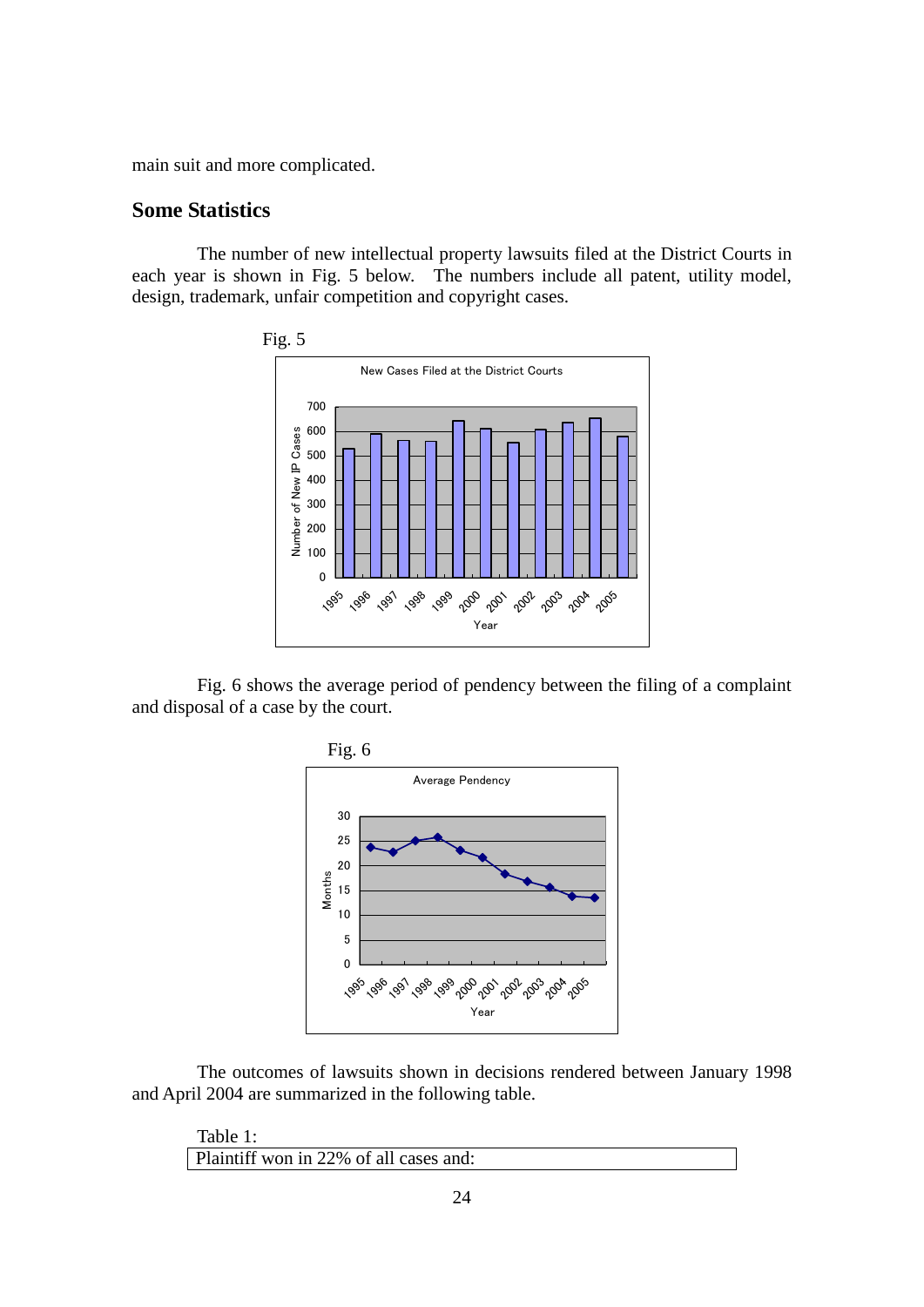|                              | 19% of cases before Tokyo DC                                     |                                                                  |  |  |
|------------------------------|------------------------------------------------------------------|------------------------------------------------------------------|--|--|
|                              | 28% of cases before Osaka DC                                     |                                                                  |  |  |
| Reason for wins:             |                                                                  |                                                                  |  |  |
|                              | Literal infringement<br>89%                                      |                                                                  |  |  |
|                              | DOE infringement<br>11%                                          |                                                                  |  |  |
| Defense prevailed because:   |                                                                  |                                                                  |  |  |
|                              | Non-infringement<br>75%                                          |                                                                  |  |  |
|                              | Invalidity<br>24%                                                |                                                                  |  |  |
| Validity contested in:       |                                                                  |                                                                  |  |  |
|                              | 29% of cases before Tokyo DC - Found invalid in 22% of all cases |                                                                  |  |  |
|                              |                                                                  | 22% of cases before Osaka DC – Found invalid in 12% of all cases |  |  |
| Source: Mr. Junichi Kitahara |                                                                  |                                                                  |  |  |

(http://chizai.nikkeibp.co.jp/chizai/gov/tomatsu20040708.html)

Table 2 shows a list of cases in which high damages were awarded. Some of the cases in this list have been reversed on appeal for the reasons of invalidity, etc., but are left here because they also show a certain trend in damages calculation the courts adopt. The US dollar figures are calculated based on the fixed exchange rate of 120 yen to one US dollar.

| . . |  |
|-----|--|
|     |  |

|   | Damages<br>Award               | Decision               | IP Right                                                          |
|---|--------------------------------|------------------------|-------------------------------------------------------------------|
|   | $$61$ million +<br>\$8 million | Tokyo DC<br>3/19/02    | Patent on <i>pachisuro</i> (popular gambling game)<br>machines    |
| 2 | $$25.4$ million                | Tokyo DC<br>10/12/98   | Patent on an H2 blocker (stomach drug)                            |
| 3 | $$13.1$ million                | Tokyo HC<br>10/31/02   | Patent on the method of making tranilast<br>(anti-allergic agent) |
| 4 | $$12.9$ million                | Tokyo DC<br>3/26/03    | Patents on massage machines                                       |
| 5 | $$10.4$ million                | Tokyo DC<br>27/6/02    | Patent on a seed weed machine                                     |
| 6 | \$6.3 million                  | Tokyo DC<br>5/25/73    | Design on motorcycles                                             |
| 7 | \$6.1 million                  | Shizuoka DC<br>3/25/94 | Patent on vitamin D                                               |
| 8 | \$6.0 million                  | Tokyo DC<br>1/28/00    | Patent on needles for surgical operation                          |
| 9 | \$3.8 million                  | Tokyo HC<br>6/18/98    | Design of self-propelled mobile cranes                            |

## **Notes on the New Code of Civil Procedure**

January 1, 1998, the new Code of Civil Procedure took effect. This is essentially the first overhaul of the civil procedure in Japan since 1926. The entire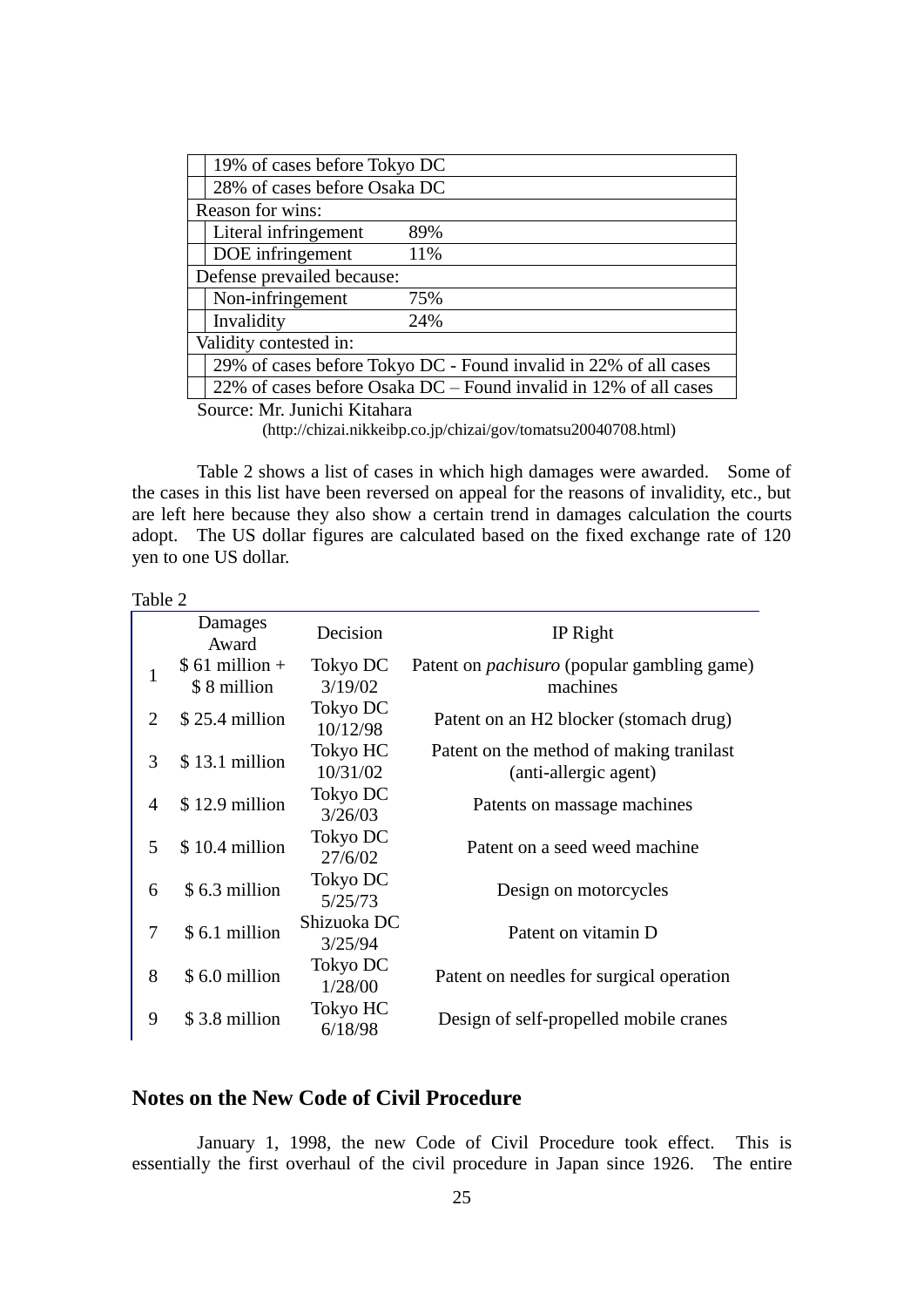code was rewritten. The goal of the reform was to make the civil procedure easier to use and more understandable for the people. IP lawsuits are now processed with higher speed and improved efficiency. We have already seen a clear indication that the new code is used well to make litigation process smoother. Some of the numerous changes are outlined below.

#### 1. Preparation for Trial

The Japanese court system has been criticized for the extended periods of time that are required to finish civil cases at the district court level. For rather complicated cases, such as those involving patent infringement disputes, it used to take up to five years to go through the district court level. One reason for this was that there were no strong incentives for parties to identify the issues in dispute and the relevant evidence at an early stage of the proceedings. Pertinent information was sometimes withheld until later stages of the proceedings. Also, by comparison to practice in the U.S., the court hearings are quite formal, and a spontaneous and effective exchange of arguments was rare due to a heavy emphasis on written pleading and replies. Moreover, each hearing, which normally lasts less than one-half hour, takes place at intervals of one to three months. To alleviate these problems, the new law provides several forms of well-defined preparatory procedures and encourages having concentrated trial hearings or a more focused witness examination.<sup>44</sup>

#### 2. Time Limits on Producing Offensive or Defensive Arguments or Evidence

The new Code provides that a court can set specific time limits during which each party is required to submit all of its arguments and supporting evidence that are relevant to the disputed issues. Article 156 of the new Code provides that: "Means for attack or defense have to be produced with appropriate timing in accordance with the progress of court proceedings." Willful or negligent delays may result in the rejection of newly produced offensive or defensive arguments.

#### 3. Expanded Measures for Collection of Evidence

Japan does not have "discovery,"<sup>45</sup> unlike Anglo-American countries that have

1

<sup>44</sup> Article 182 of the new Code.

<sup>45</sup> Discovery provides measures for broad disclosure of relevant information between the parties including what may be used as evidence in the trial. Discovery takes place before the trial without intervention of judges or court and includes six possible procedures: deposition, written interrogatories, production of documents or things, permission to enter upon land or other property, physical and mental examination, and request for admission. Only physical and mental examination requires permission from the court. Deposition or taking of witness testimony, interrogatories or a set of written questions addressed to the other party, and request for admission are most common elements in patent infringement litigation in the U.S. Discovery is generally very expensive because of large amounts of information that has to be disclosed and examined. Discovery available in United Kingdom is more limited than that found in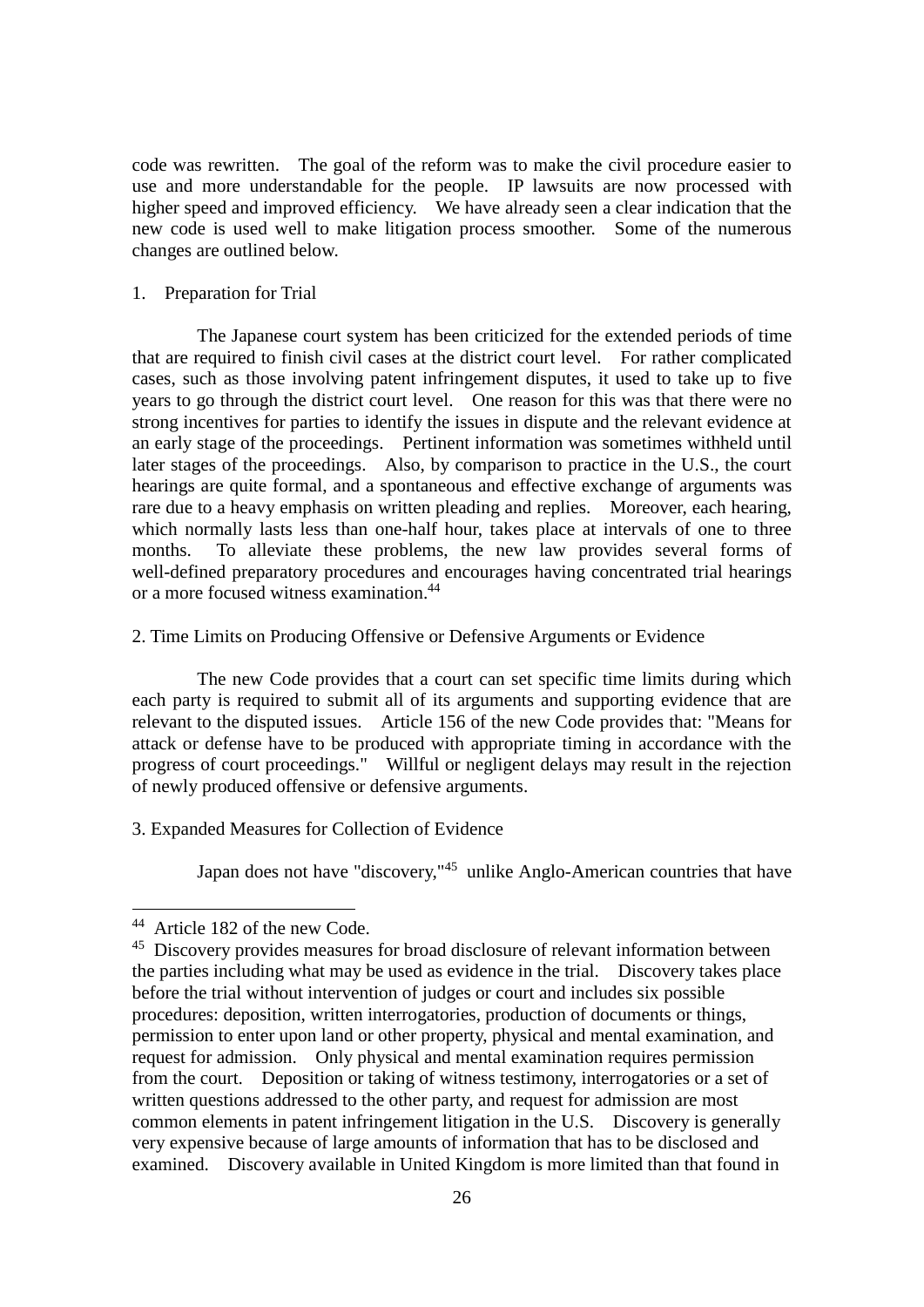adopted this system of evidentiary sleuthing. The obligation to produce documents used to be very limited,  $46$  often making it very difficult to gather sufficient documentary evidence to assist the court in considering cases. The court might be able to order the production of only limited types of documents, but such order was often ineffective.<sup>47</sup> This was in clear contrast to the provisions concerning witnesses in which a person has a general duty to testify and can refuse to testify only under limited circumstances provided in the old Code.<sup>48</sup> The new provisions concerning more effective collection of evidence will be summarized below.

#### 3.1 Extended Duty to Produce Documents

The new law provides for an expanded scope of duty to produce documents. The duty to produce documents goes to nearly the same extent as for the duty of a witness to appear and testify in the court. The obligation is now general with specifically designated circumstances under which there is no duty being listed in the Code. Those who are not parties in a particular lawsuit also have this duty.

Article 220 of the new Code provides as follows:

"A holder of a document shall not refuse the production thereof in the following cases:

(1) In case the party himself is in possession of the document to which he has referred to in the litigation;

(2) In case the person going to prove is entitled to require the holder of the document the delivery thereof or to demand the perusal thereof;

(3) In case the document has been drawn for the benefit of the person going to prove or for the legal relations between him and the holder thereof;

(4) Besides the three cases mentioned above, in case the document (excluding a document which a government official or a person who used to be a government official takes custody of or possesses) does not fall in any one of the following cases:

a) A document that describes matters that are provided in Article 196 concerning a holder of the document or a person who has one of relationships listed in Article 196 with the holder of the document;

b) A document which describes facts provided in Article 197(1)(ii) or matters provided in Article 197(1)(ii), concerning which the duty to keep secret is not exempted; and

<u>.</u>

the U.S.

<sup>&</sup>lt;sup>46</sup> Article 312 of the old Code of Civil Procedure.

 $47$  According to Articles 316 and 317 of the Code, if the order is not satisfied, the court may regard assertions of the opposing party to the content of the document that was not produced as true. A third party who refuses to comply with an order to produce documents may be fined under Article 318. However, courts historically have shown great reluctance to use such enforcement mechanisms.

<sup>&</sup>lt;sup>48</sup> Articles 271-281 of the Code of Civil Procedure. While the court has power to subpoena witnesses, it rarely resorts to compulsory measures.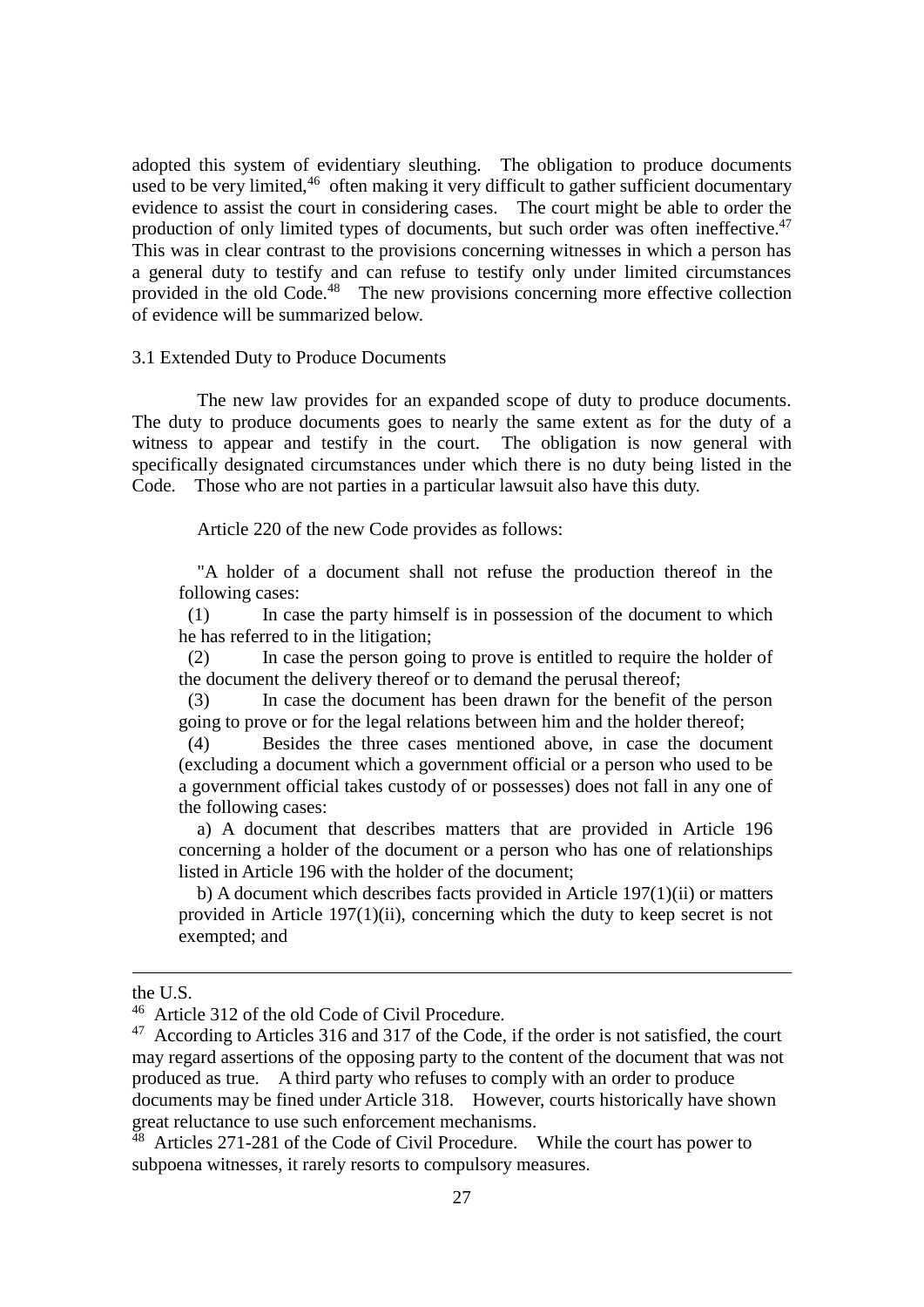c) A document that is solely for the use of the holder thereof.

In the above, paragraphs (1) to (3) are essentially the same as in the old statute. Paragraph (4) is new and provides for the general duty of document production. A holder of documents generally has a basic obligation to produce them when ordered by the court. In paragraph (4), item a) is for preventing self-incrimination and incrimination of close family members, and item b) is for the maintenance as secret of facts that certain professionals, such as doctors and attorneys, obtained during his or her professional duties. Item c) means that the holder of, for example, personal diaries or memos for internal use within a company can refuse to produce them.

If the duty exists, the failure to comply with court orders to produce documents may attract court sanctions. If one of the parties does not produce documents despite court orders, the assertion made by the other party in connection with the content of such documents, as well as the facts to be supported by the documents, may be regarded as true by the court. This assumption of facts would represent a significant expansion of the sanctions that could be used to encourage full production. In the case of violation of document production orders against a third party, one who violates the order is expected to face a fine of up to 200,000 yen, which is higher than the current maximum penalty of 100,000 yen for not testifying as a witness.

When requesting the production of certain documents, a party has to file a petition identifying the documents. It is often very difficult, however, to identify a particular document at the time of filing the petition without knowing what the other party really has. The requesting party is now required only to provide some clues that would enable the holder to identify the document.

#### 3.2 Examination of Documents by Judges under Secrecy

The new law empowers the court to issue an order for the presentation of requested documents so that the court can independently determine if secrecy is justified, and what should be produced before the court. In such cases, the court's examination will be *in camera*. Only judges have initial access to the produced documents and neither the opposing parties nor their counsels can examine them.

The old Code had no provisions for determining whether a holder of documents requested by one of the parties has an obligation to produce those documents, particularly where the documents may contain trade secret or confidential information. The new *in camera* procedure provides a new tool to discover documents the other party has.

#### 3.3 Inquiries

Article 163 of the new law defines a new procedure in which the parties can directly exchange inquiries, termed as *shokaisho*, requesting information and documents without intervention of the court. When a party needs to support its argument or showing, this new procedure makes it possible to directly request the other party to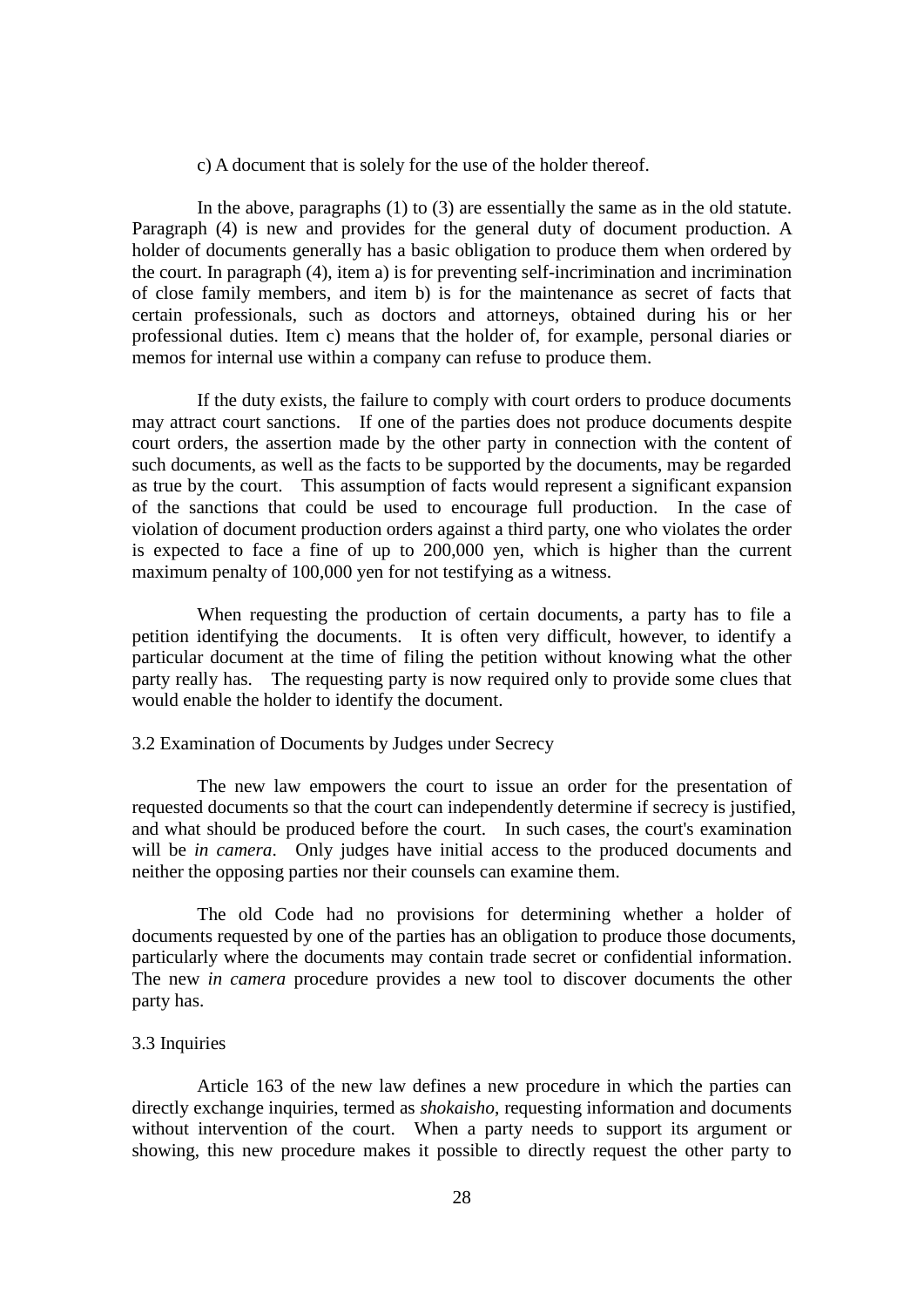answer certain questions or requests. No penalties are specifically provided against a party who refuses to answer proffered inquiries; however, it is possible for the court to form an adverse impression of the case or use its discretionary power if a party does not respond to the court's urging to answer inquiries.

#### 3.4 Protection of Secrets in Civil Cases

Article 92 of the new flaw includes provisions which would limit access to case records to the parties only. A party can ask for a ruling to restrict the public's access to certain parts of the case records which, if disclosed, would be significantly harmful to its interests. If the requested order for protection is granted, only the opposing party can request an inspection or copies of the particular parts of the case records covered by the order. A third party can request the cancellation of such a ruling.

The old Code provides that, as a rule, any person can inspect all case records. A person with some legal interest in that case may even obtain copies of those records, albeit under somewhat limited circumstances. This is certainly a problem when a lawsuit involves trade secret or privacy issues. For example, the Unfair Competition Prevention Law was amended in 1990 to provide protection over trade secrets. However, in order to obtain effective protection, a company may have to disclose some or even all of its secrets during court proceedings. Such secrets are described in the case record that becomes open to the public. This may in effect deprive the company of long-term protection for its valuable trade secret rights and opportunities to seek remedies before the court.

#### 4. Other Items in the new Code of Civil Procedure

The new Code includes various procedural changes with respect to numerous aspects of courts proceedings, such as summons, service procedure, settlements, timing of rendering judgments, and contents of written decisions. Appeals before the Supreme Court are more restricted. Also, new provisions are included on small claim cases and class action suits.

#### **Conclusion**

We have quickly reviewed the course of patent infringement lawsuits in Japan. While this paper is by no means comprehensive, it should give you an overall view of what can happen in infringement disputes.

The Japanese patent prosecution system has improved dramatically in recent years.<sup>49</sup> It has become more in line with the approaches taken by the European Patent Office and the US Patent and Trademark Office.

Now efforts are more focused on improvements in enforcement areas. It seems that the Japanese courts are responding to what the Japanese society needs:

1

<sup>49</sup> See the addendum.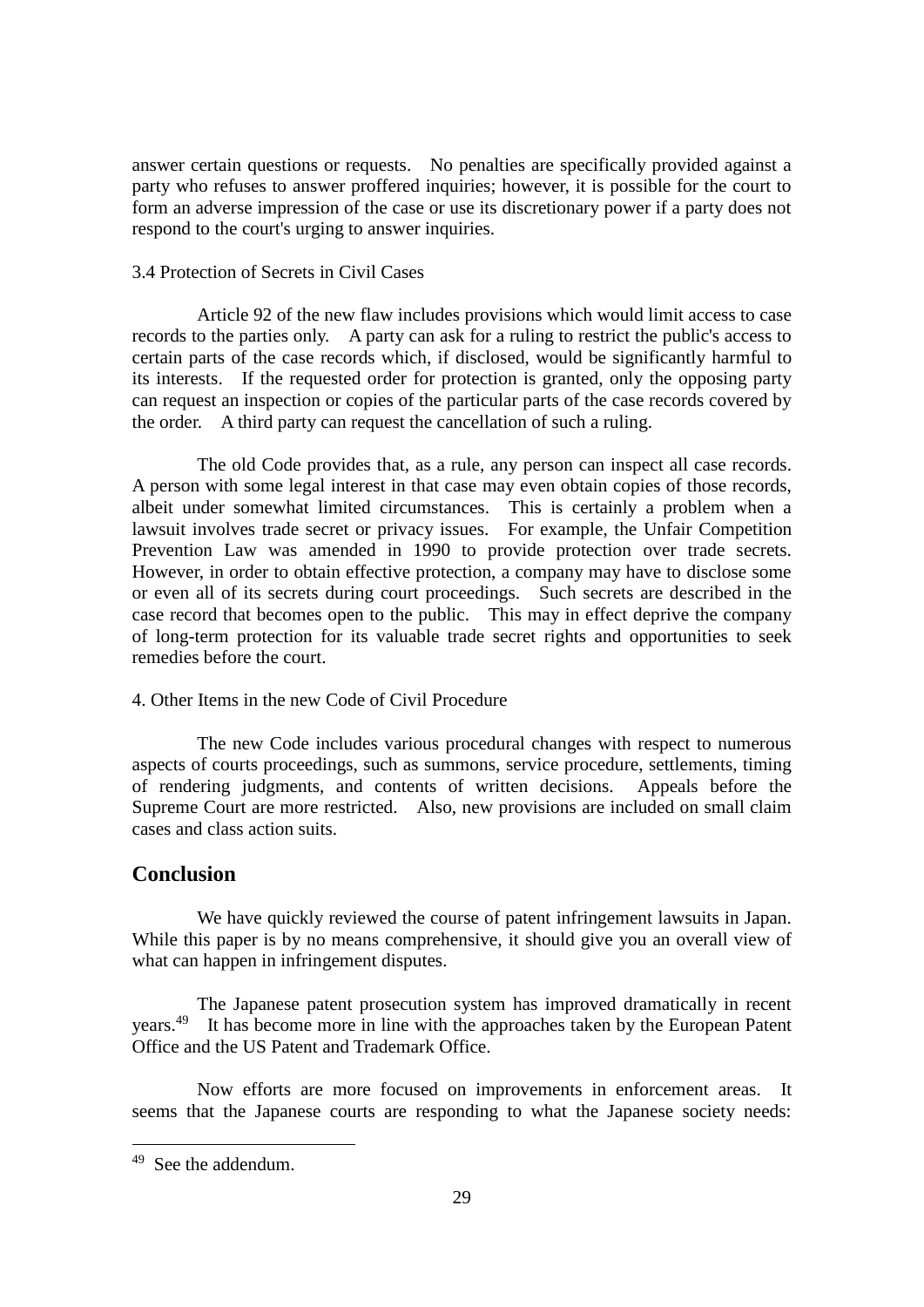higher efficiency of court proceedings and open attitudes toward new ideas as well as transparency of decision-making processes.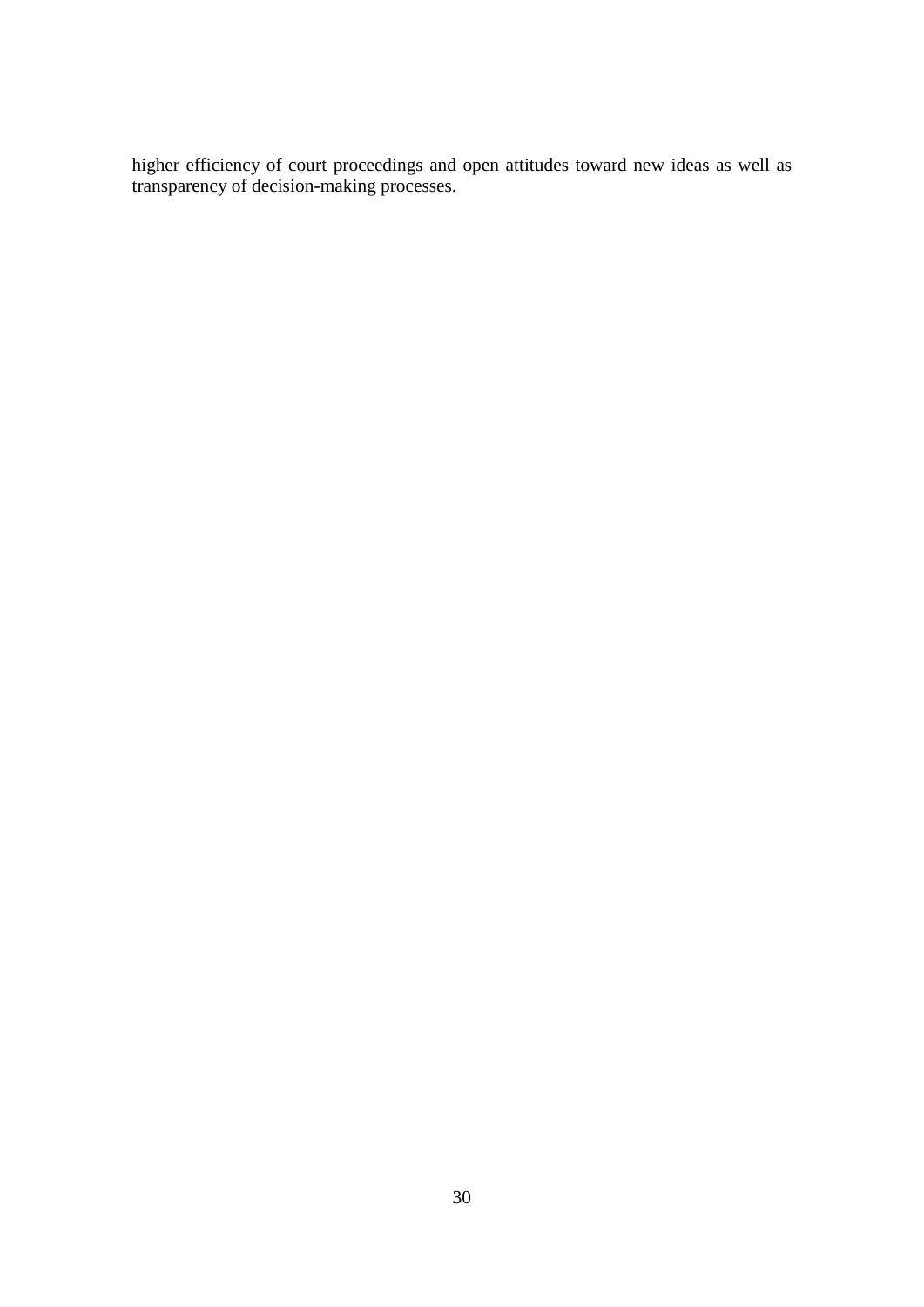## **Addendum**

A short summary of the recent patent law amendments is as follows:

| Phase 1                                                                                                       |
|---------------------------------------------------------------------------------------------------------------|
| - 1987 Patent Act Amendment (effective Jan. 1988)                                                             |
| Multiple claiming as a rule, rather than exceptions                                                           |
| Electronic Filing System (Dec. 1990)                                                                          |
| - Revised Examination Guidelines to replace old one entirely (June 1993)                                      |
| Comprehensive revisions on patentability and disclosure requirements in anticipation of TRIPS Agreement       |
| - 1993 Patent Act Amendment (effective Jan. 1994)                                                             |
| Restrictive amendment practice: EPO and USPTO like approach adopted.                                          |
| Streamlined appeal procedures: amendment of patents became easier.                                            |
| Utility model registered w/o substantive examination. Term is only 6 years.                                   |
| - 1994 Patent Act Amendment (effective Jul. 95 and Jan. 96)<br>English language patent applications           |
| Post-grant oppositions rather than pre-grant oppositions                                                      |
| Improved expedited examination (expedited if a corresponding foreign case exists.)                            |
| Revised requirements on specifications and claims (in line with TRIPS, PCT, EPC)                              |
| Uniform twenty years patent term (TRIPS)                                                                      |
| Phase 2                                                                                                       |
| - 1998 Patent Act Amendment                                                                                   |
| Measures for increased damages awards                                                                         |
| Not restricted to "normal" royalties                                                                          |
| Fee reduction                                                                                                 |
| - 1999 Patent Act Amendment                                                                                   |
| Stronger enforcement of patents made possible                                                                 |
| More discretion on the level of causation between damages and infringement                                    |
| Documents production order made easier to issue.                                                              |
| Absolute novelty (for applications filed on or after Jan. 2000)                                               |
| Shorter 3 year period for requesting exam (for application filed after Oct. 1, 2001)<br>Another fee reduction |
| - 2002 Patent Act Amendment (effective Sept. 1, 2002)                                                         |
| Uniform 30 months for PCT National Phase Entry                                                                |
| Computer programs protected as a product                                                                      |
| - 2003 Patent Act Amendment                                                                                   |
| Merger of the opposition system into the invalidation proceedings                                             |
| Increased examination fee and reduced filing fee and annuities (overall reduction of applicant's fees)        |
| - 2004 Patent Act Amendment                                                                                   |
| Article 104-3 (invalidity defense)                                                                            |
| New provisions for employee invention                                                                         |
| 10 years term for utility model                                                                               |
| - 2006 Patent Act Amendment                                                                                   |
| Exportation was included as an act of infringement                                                            |
| Prohibition of shift amendments                                                                               |
| - 2008 Patent Act Amendment                                                                                   |
| Revised registration scheme for non-exclusive licenses<br>- 2011 Patent Act Amendment                         |
| Enhanced protection for patent licensees (no registration requirement)                                        |
| Reform of appeal and trial procedures before the JPO                                                          |
| Broadened scope of grace period                                                                               |
| Procedures for transfer of a patent to a true inventor made clear                                             |
| - 2014 Patent Act Amendment                                                                                   |
| Revival of the opposition system                                                                              |
| (Joining Hague Agreement for International Design Registrations)                                              |
| - 2015 Patent Act Amendment                                                                                   |
| Revised employee invention scheme                                                                             |
| Accession to the Patent Law Treaty and Singapore Trademark Treaty                                             |
| - 2015 Comprehensive revision of the Examination Guidelines                                                   |